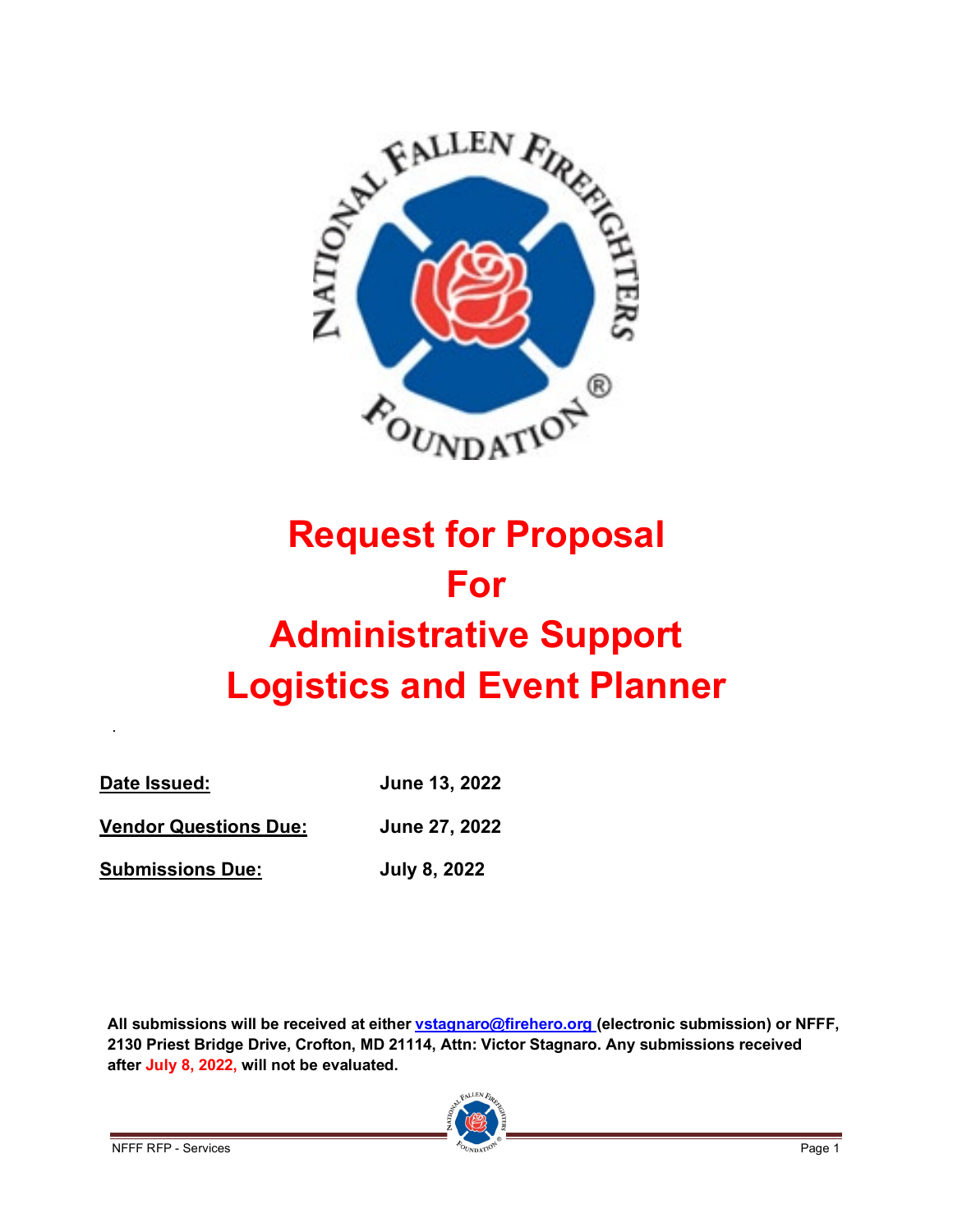## **GENERAL REQUIREMENTS**

## **ABOUT US**

Congress created the National Fallen Firefighters Foundation (NFFF) to lead a nationwide effort to honor America's fallen firefighters. Since 1992, the non-profit Foundation has developed and expanded programs that fulfill that mandate. Our mission is to honor and remember America's fallen fire heroes, provide resources to assist their families in rebuilding their lives, and work within the fire service community to reduce firefighter deaths and injuries.

This solicitation adheres to all federal procurement procedures and protocols, as detailed in applicable funding instruments, including, but not necessarily limited to the OBM Circulars A-110, A-122 & A-133, and/or OMB/s Uniform Administrative Requirements, Cost Principles, and Audit Requirements for Federal Awards ("Uniform Guidance"), and all subsequently issued agency regulations implementing the Uniform Guidance. Accordingly, it is the Foundation intent to conduct this procurement under these federally-mandated guidelines and requirements.

**Project Term:** The term of the contract will be for one-year and/or the length of the Period of Performance as indicated in the grant(s) funding the position. The award will include an option for the NFFF to renew the contract for up to four (4) additional, and consecutive, one-year performance periods.

## **DESCRIPTION OF PROJECT: Administrative Support/Logistics and Event Planner**

The NFFF hosts multiple events each year funded by corporate and private donations and federal funds. The NFFF is seeking a professional to provide administrative support, assist with logistical and event planning for our Family Programs division. The contractor is expected to work 10 to 15 hours per week depending on event schedules. Additional hours may be required on occasion.

## **Duties Include:**

- Administrative support for the Director of Family Programs.
- Assist in providing logistical and event planning for Family Programs events including:
	- Completion of all administrative forms and justifications as required by the Finance Division and event funders.
	- Review of all event contracts with hotels, transportation companies, caterers, and others.
	- Working with Family Programs staff and other consultants.
	- Review of participant reimbursement forms to ensure accuracy and proper coding.
- Reconcile fees and payments, including validation of the registrant's status, researching payment discrepancies, and coordinating refunds.

## **The ideal contractor for this position will have:**

- Demonstrated knowledge and understanding of logistical and event planning.
- Detail oriented
- Experience with federal grant guidelines
- 3+ years' experience in event planning, project management and customer success experience.

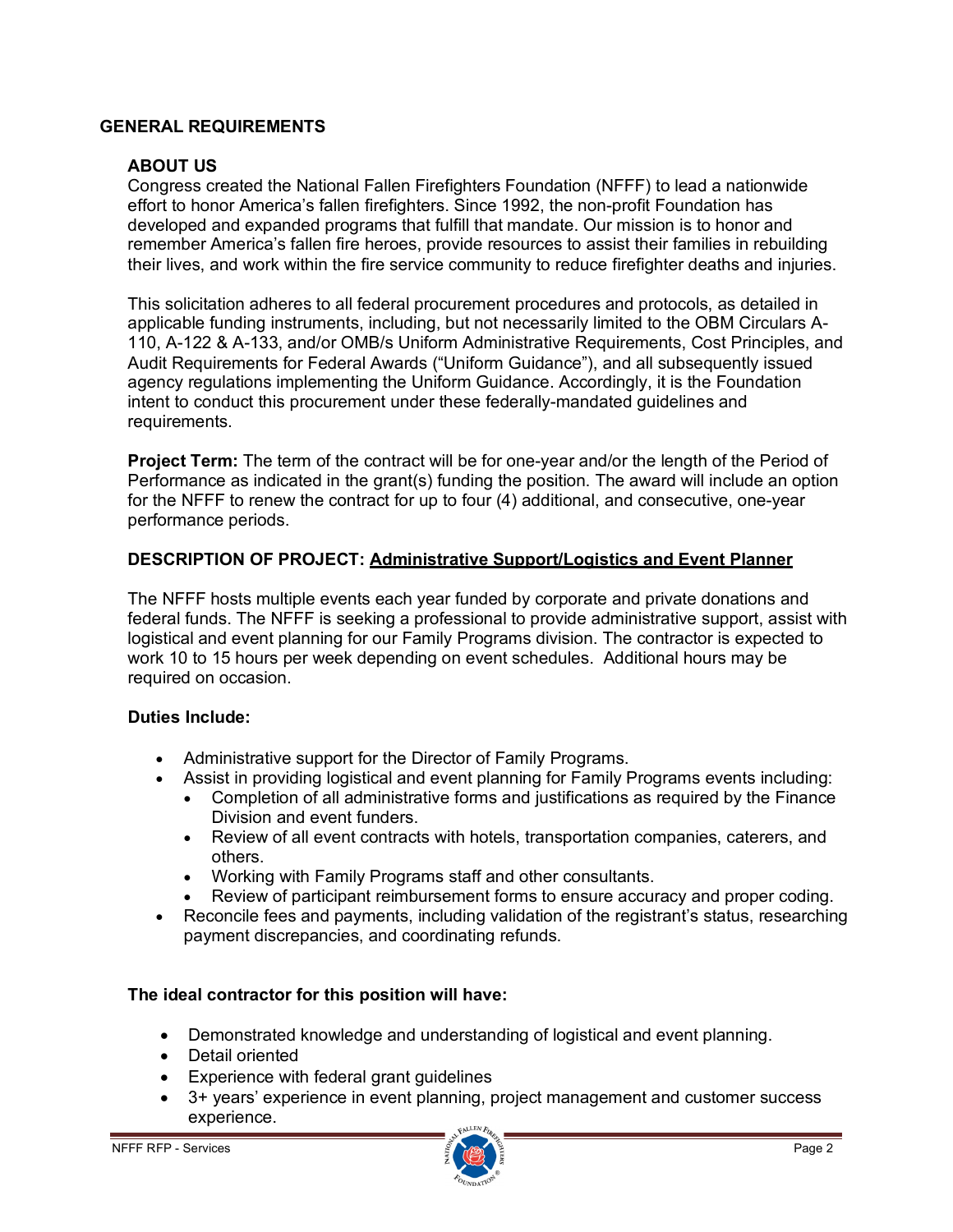- Proficiency with MS Office Suite (Word, PowerPoint, Excel, Outlook)
- Good understanding of budgeting, budget coding
- Ability to integrate multiple facets of knowledge across several disciplines to ensure event success
- Excellent relationship building e and communication skills, verbal and written
- Ability to multi-task and manage time in a dynamic, fast-changing environment while remaining organized and detail oriented
- Solutions oriented problem-solving skills with strong follow-up ability
- Positive attitude and strong business acumen, work ethic, and high integrity in a diverse community setting.
- Ability to work within a team to achieve goals

## **Areas of Expertise Desired:**

- Experience in non-profit grant management
- Bookkeeping Experience
- Organizational skills
- Scheduling/Time management

**RFP Proposal Content and Format:** To facilitate an expedient and objective evaluation of all submitted responses, it is essential that all Vendors adhere to the desired response format articulated below. The NFFF may modify or clarify the RFP by written notice to the Vendors. Additional information beyond what is requested below and deemed relevant by the Vendor will be accepted, but responses not satisfying this minimum standard will not be accepted.

**Section 1. Letter of Interest:** Please provide a statement that describes your background and why you're interested in the contract position.

**Section 2. Professional Information:** Describe the skills you will bring, highlighting your expertise with specific elements of our description of content and/or scope of work. You may submit a résumé or online professional biography for this section.

**Section 4. Creative Work Samples:** Provide a detailed cost proposal.

Vendor is required to maintain their own workman's compensation and/or health insurance, commercial general liability insurance, and professional liability insurance, as required by Maryland and/or other applicable state law. In the event that no insurance is required under any applicable state law, and even if it is, Vendor shall maintain such insurance in amounts commercially reasonable given the size, risk and liability associated with the Vendor Services in amounts sufficient to cover the indemnification obligations set forth. Additionally, upon request, the successful Vendor will agree to timely furnish the NFFF with a certificate(s) of insurance evidencing such insurance.

As a potential recipient of federal grants, the NFFF retains records on all solicitations that may be reimbursed with these funds. All respondents are, therefore, required to fill out and submit Appendix A & B together with your proposal or certify that respondent has registered with the federal government at: [www.SAM.gov.](http://www.sam.gov/)

Should this RFP lead to the selection of an award the respondent will be required to submit an IRS W-9 form.

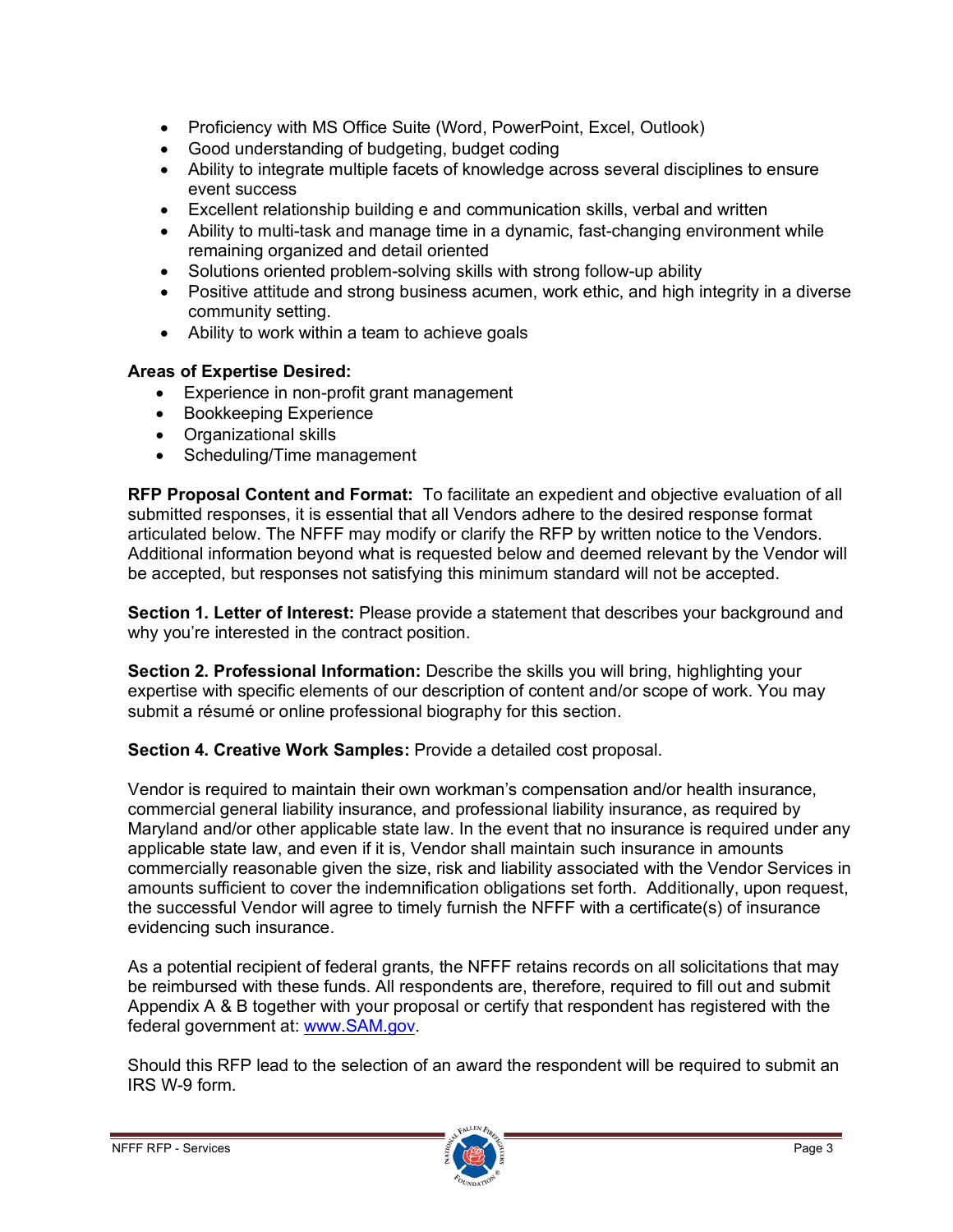Unless otherwise disclosed in the proposal, by and through the submission of a proposal in response to this RFP, the offeror certifies that there exists no actual or potential organizational or consultant conflict of interest ("OCI") as described in Federal Acquisition Regulation Subpart 9.5.

The NFFF reserves the right to request additional information from all or a select number of offerors as necessary in determining the most advantageous proposal for the organization. Further, if the offeror discloses an actual or potential OCI, the NFFF may request more information from the offeror, including, but not limited to, a plan detailing how the actual or potential OCI will be mitigated and/or avoided.

Questions may be submitted via email to [vstagnaro@firehero.org.](mailto:vstagnaro@firehero.org)

- Submissions must be received by the date stated on the cover of this Request for Proposal.
- Proposal submissions may be sent via email to [vstagnaro@firehero.org](mailto:vstagnaro@firehero.org) or to:

National Fallen Firefighters Foundation Attention: Victor Stagnaro 2130 Priest Bridge Drive Crofton, MD 21114

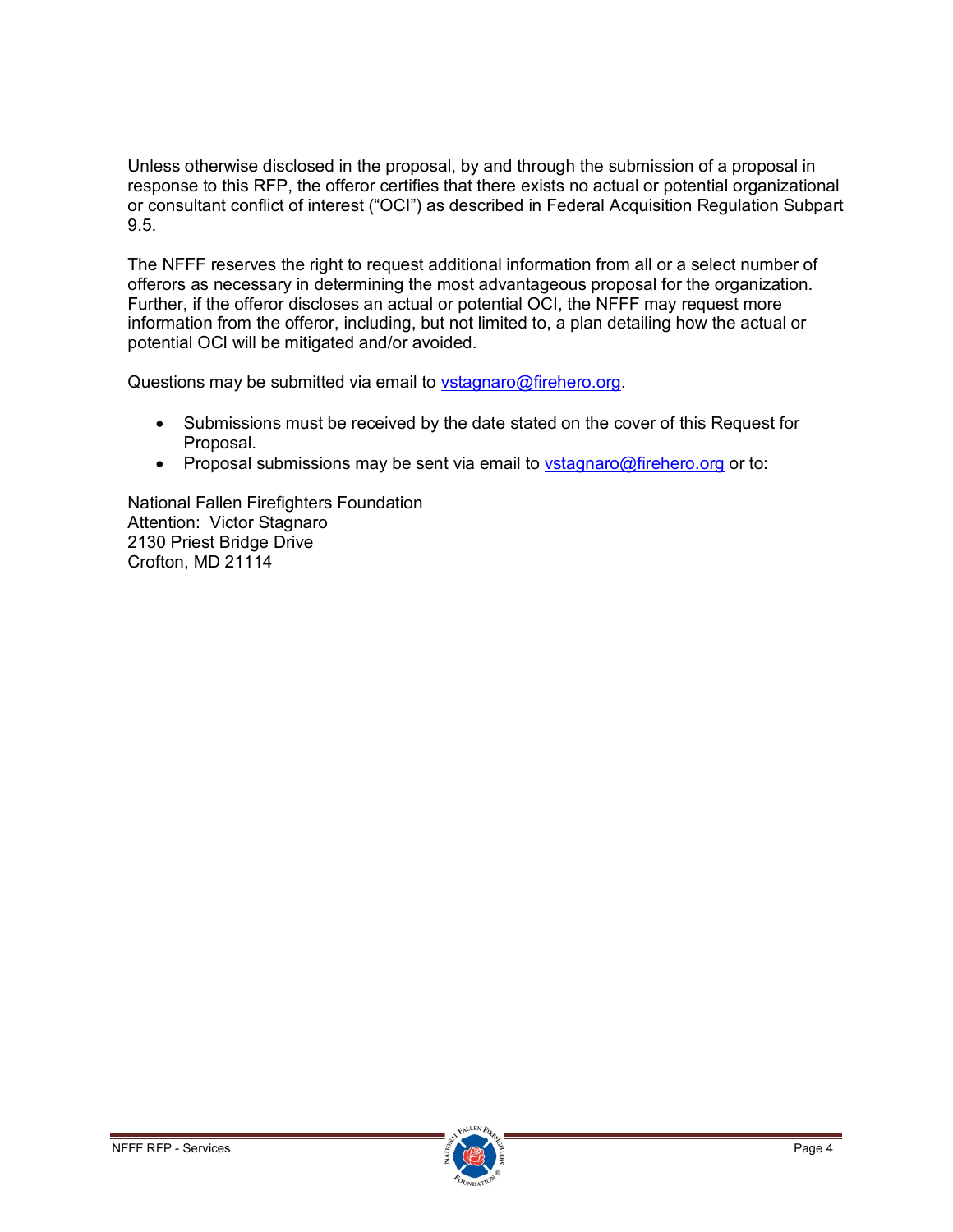## **APPENDIX A REPRESENTATIONS AND CERTIFICATIONS**

Certain representations and certifications must be made by the Offeror and must be submitted as appropriate. The Offeror can provide a copy of its current Representations and Certifications from SAM.gov in lieu of filling out this Appendix.

## **52.209-5 CERTIFICATION REGARDING RESPONSIBILITY MATTERS** Complete all lines

- (a) (1) The Offeror certifies, to the best of its knowledge and belief, that—
	- (i) The Offeror and/or any of its Principals—
		- (A) Are  $\Box$  are not  $\Box$  presently debarred, suspended, proposed for debarment, or declared ineligible for the award of contracts by any Federal agency;
		- (B) Have  $\Box$  have not  $\Box$ , within a three-year period preceding this offer, been convicted of or had a civil judgment rendered against them for: commission of fraud or a criminal offense in connection with obtaining, attempting to obtain, or performing a public (Federal, state, or local) contract or subcontract; violation of Federal or state antitrust statutes relating to the submission of offers; or commission of embezzlement, theft, forgery, bribery, falsification or destruction of records, making false statements, tax evasion, violating Federal criminal tax laws, or receiving stolen property (if offeror checks "have", the offeror shall also see 52.209-7, if included in this solicitation);
		- (C) Are  $\Box$  are not  $\Box$  presently indicted for, or otherwise criminally or civilly charged by a governmental entity with, commission of any of the offenses enumerated in paragraph  $(a)(1)(i)(B)$  of this provision;
		- (D) Have  $\Box$ , have not  $\Box$ , within a three-year period preceding this offer, been notified of any delinquent Federal taxes in an amount that exceeds \$3,000 for which the liability remains unsatisfied.
			- (1) Federal taxes are considered delinquent if both of the following criteria apply:
				- (i) *The tax liability is finally determined*. The liability is finally determined if it has been assessed. A liability is not finally determined if there is a pending administrative or judicial challenge. In the case of a judicial challenge to the liability, the liability is not finally determined until all judicial appeal rights have been exhausted.
				- (ii) *The taxpayer is delinquent in making payment*. A taxpayer is delinquent if the taxpayer has failed to pay the tax liability when full payment was due and required. A taxpayer is not delinquent in cases where enforced collection action is precluded.
			- (2) *Examples*.
				- (i) The taxpayer has received a statutory notice of deficiency, under I.R.C. § 6212, which entitles the taxpayer to seek Tax Court review of a proposed tax deficiency. This is not a delinquent tax because it is not a final tax liability. Should the taxpayer seek Tax Court review, this will not be a final tax liability until the taxpayer has exercised all judicial appeal rights.
				- (ii) The IRS has filed a notice of Federal tax lien with respect to an assessed tax liability, and the taxpayer has been issued a notice under I.R.C. § 6320 entitling the taxpayer to request a hearing with the IRS Office of Appeals contesting the lien filing, and to further appeal to the Tax Court if the IRS determines to sustain the lien filing. In the course of the hearing, the taxpayer is entitled to contest the underlying tax liability because the taxpayer has had no prior opportunity to contest the liability. This is not a delinquent tax because it is not a final tax liability. Should the taxpayer seek tax court review, this will not be a final tax liability until the taxpayer has exercised all judicial appeal rights.

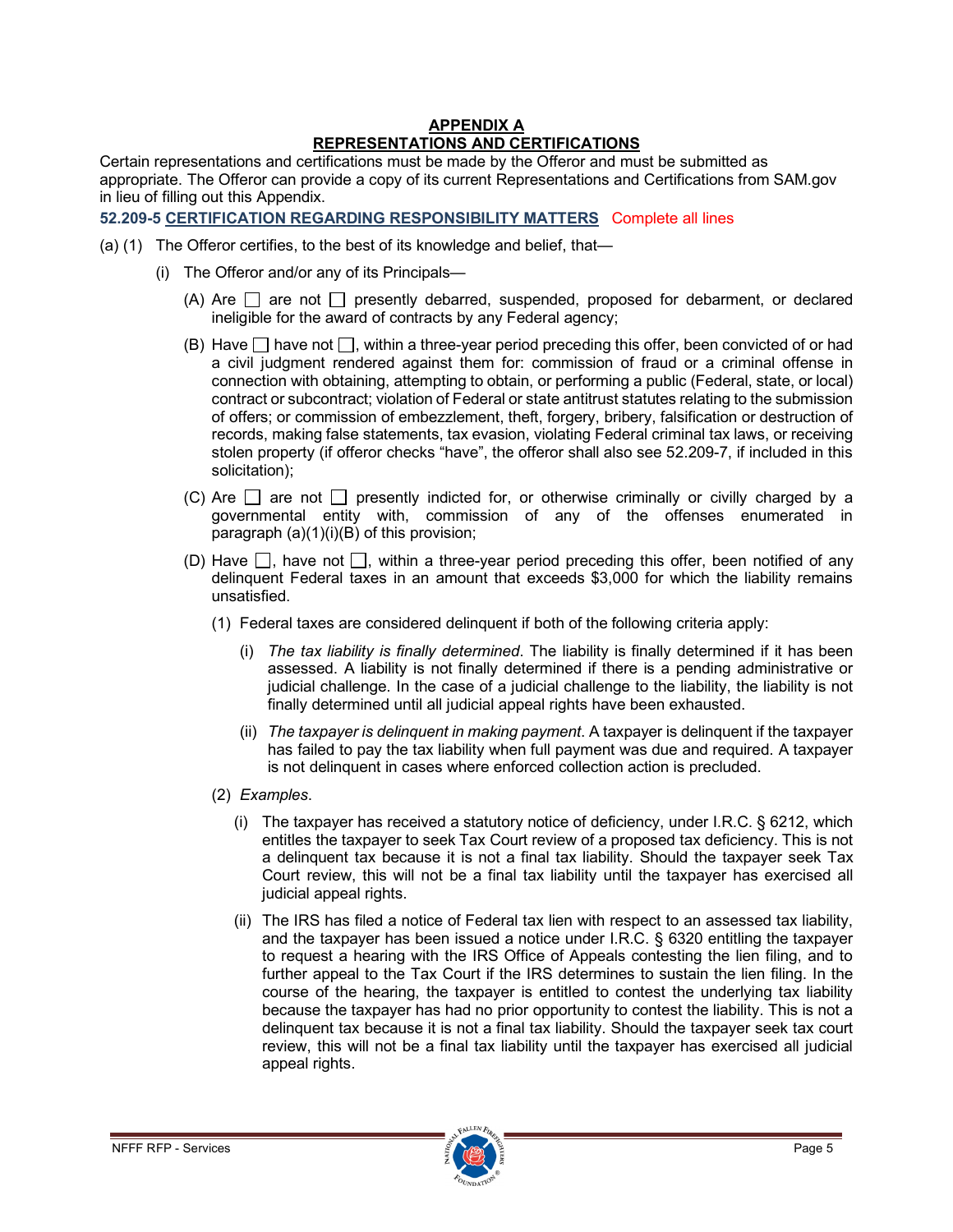- (iii) The taxpayer has entered into an installment agreement pursuant to I.R.C. § 6159. The taxpayer is making timely payments and is in full compliance with the agreement terms. The taxpayer is not delinquent because the taxpayer is not currently required to make full payment.
- (iv) The taxpayer has filed for bankruptcy protection. The taxpayer is not delinquent because enforced collection action is stayed under 11 U.S.C. 362 (the Bankruptcy Code).
- (ii) The Offeror has  $\Box$  has not  $\Box$ , within a three-year period preceding this offer, had one or more contracts terminated for default by any Federal agency.
- (2) "Principal," for the purposes of this certification, means an officer, director, owner, partner, or a person having primary management or supervisory responsibilities within a business entity (*e.g.*, general manager; plant manager; head of a subsidiary, division, or business segment; and similar positions).

This Certification Concerns a Matter Within the Jurisdiction of an Agency of the United States and the Making of a False, Fictitious, or Fraudulent Certification May Render the Maker Subject to Prosecution Under Section 1001, Title 18, United States Code.

- (b) The Offeror shall provide immediate written notice to the Contracting Officer if, at any time prior to contract award, the Offeror learns that its certification was erroneous when submitted or has become erroneous by reason of changed circumstances.
- (c) A certification that any of the items in paragraph (a) of this provision exists will not necessarily result in withholding of an award under this solicitation. However, the certification will be considered in connection with a determination of the Offeror's responsibility. Failure of the Offeror to furnish a certification or provide such additional information as requested by the Contracting Officer may render the Offeror nonresponsible.
- (d) Nothing contained in the foregoing shall be construed to require establishment of a system of records in order to render, in good faith, the certification required by paragraph (a) of this provision. The knowledge and information of an Offeror is not required to exceed that which is normally possessed by a prudent person in the ordinary course of business dealings.
- (e) The certification in paragraph (a) of this provision is a material representation of fact upon which reliance was placed when making award. If it is later determined that the Offeror knowingly rendered an erroneous certification, in addition to other remedies available to the Government and Strategic Technology Partners, Strategic Technology Partners may terminate the contract resulting from this solicitation for default.

## **52.215-6 PLACE OF PERFORMANCE**

- A. The Offeror, during the performance of any subcontract resulting from this solicitation,  $\Box$  intends,  $\Box$  does not intend, to use one or more plants or facilities located at a different address from the address of the Offeror as indicated in this proposal or quotation.
- B. If the Offeror checked "intends" in paragraph (A) above, it shall complete the following information:

| <b>Place of Performance</b>                     | Name and Address of Owner and Operator of<br>the Plant or Facility if Other than Offeror |
|-------------------------------------------------|------------------------------------------------------------------------------------------|
|                                                 |                                                                                          |
| <b>Street Address, City, County, State, Zip</b> | <b>Solicitation/Purchase Order Number (if</b><br>applicable)                             |

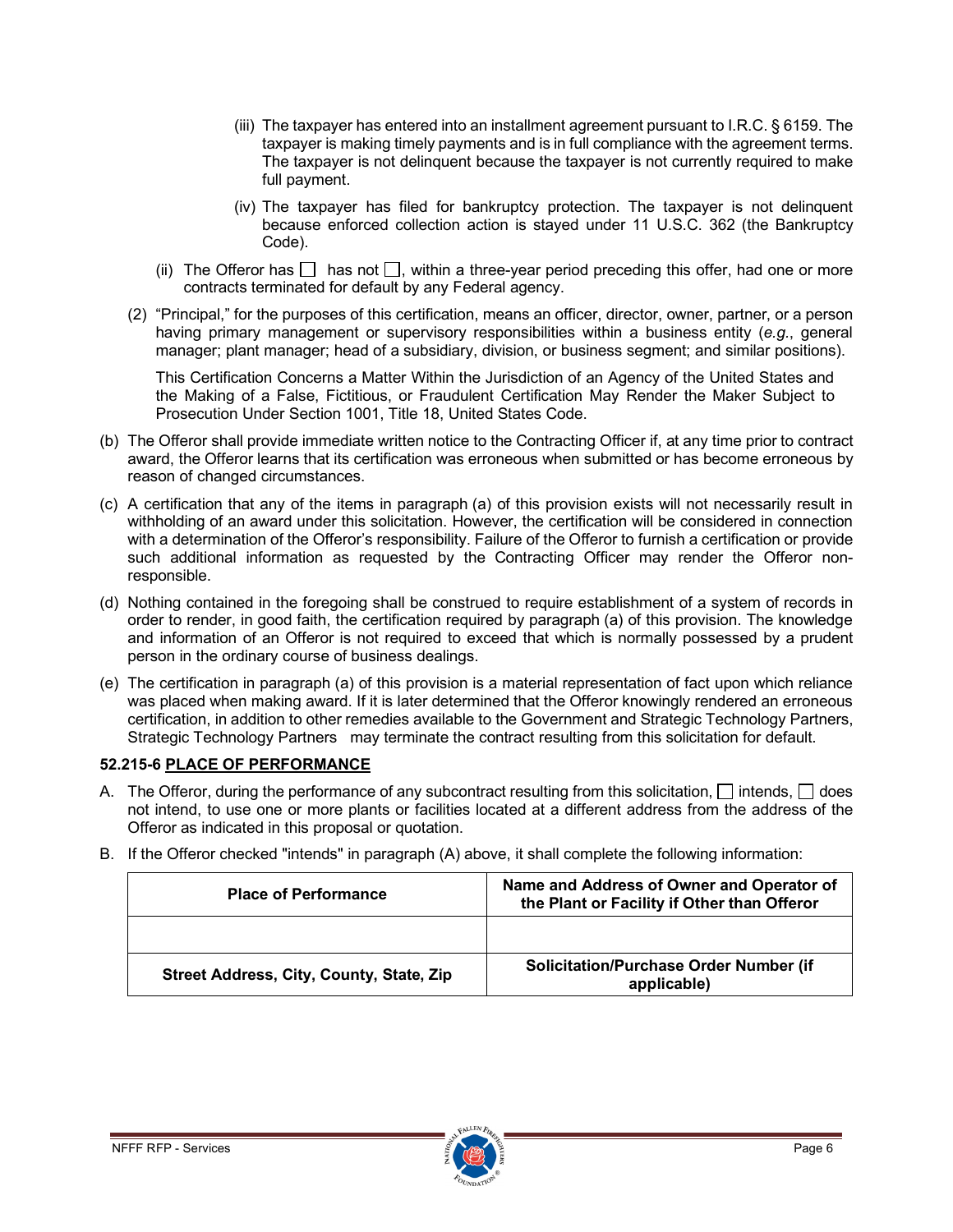## **52.219-1 SMALL BUSINESS PROGRAM REPRESENTATIONS**

(a) Representations.

- **If a Large Business, only answer items (a)(1) through (a)(3)**
- *ALL OTHERS complete items (a)(1) through (a)(10)*

|                | Category                                                                 | ls | Is<br><b>Not</b> |
|----------------|--------------------------------------------------------------------------|----|------------------|
|                | <b>Small Business</b>                                                    |    |                  |
| 2a             | Alaskan Native Corp or federally recognized Native American Tribe        |    |                  |
| 2 <sub>b</sub> | Owned by an Alaskan Native Corp or a federally recognized North American |    |                  |
|                | Tribe                                                                    |    |                  |
| 3              | Ability One organization                                                 |    |                  |
| 4              | <b>Small Disadvantaged Business</b>                                      |    |                  |
| 5              | <b>Veteran Owned Small Business</b>                                      |    |                  |
| 6              | Service Disable Veteran Owned Small Business                             |    |                  |
|                | <b>Woman Owned Small Business</b>                                        |    |                  |

#### *Complete only if the offeror represented itself as a women-owned small business concern in item (a)(7) above*

(8) Women-owned small business (WOSB) concern eligible under the WOSB Program. The offeror represents as part of its offer that—

- (i) It  $\Box$  is,  $\Box$  is not a WOSB concern eligible under the WOSB Program, has provided all the required documents to the WOSB Repository, and no change in circumstances or adverse decisions have been issued that affects its eligibility; and
- (ii) It  $\Box$  is,  $\Box$  not a joint venture that complies with the requirements of 13 CFR part 127, and the representation in paragraph (b)(7)(i) of this provision is accurate for each WOSB concern eligible under the WOSB Program participating in the joint venture.

*The offeror shall enter the name or names of the WOSB concern eligible under the WOSB Program*  and other small businesses that are participating in the joint venture:

Each WOSB concern eligible under the WOSB Program participating in the joint venture shall submit a separate signed copy of the WOSB representation.

(9) Economically disadvantaged women-owned small business (EDWOSB) concern.

#### *Complete only if the offeror represented itself as a women-owned small business concern eligible under the WOSB Program in (a)(8) above*

The offeror represents as part of its offer that—

- (i) It  $\Box$  is,  $\Box$  is not an EDWOSB concern eligible under the WOSB Program, has provided all the required documents to the WOSB Repository, and no change in circumstances or adverse decisions have been issued that affects its eligibility; and
- (ii) It  $\Box$  is,  $\Box$  is not a joint venture that complies with the requirements of 13 CFR part 127, and the representation in paragraph (b)(5)(i) of this provision is accurate for each EDWOSB concern participating in the joint venture.

#### *The offeror shall enter the name or names of the EDWOSB concern and other small businesses that are participating in the joint venture: \_\_\_\_\_\_\_\_\_\_\_\_\_\_\_\_\_\_\_\_\_.*

Each EDWOSB concern participating in the joint venture shall submit a separate signed copy of the EDWOSB representation.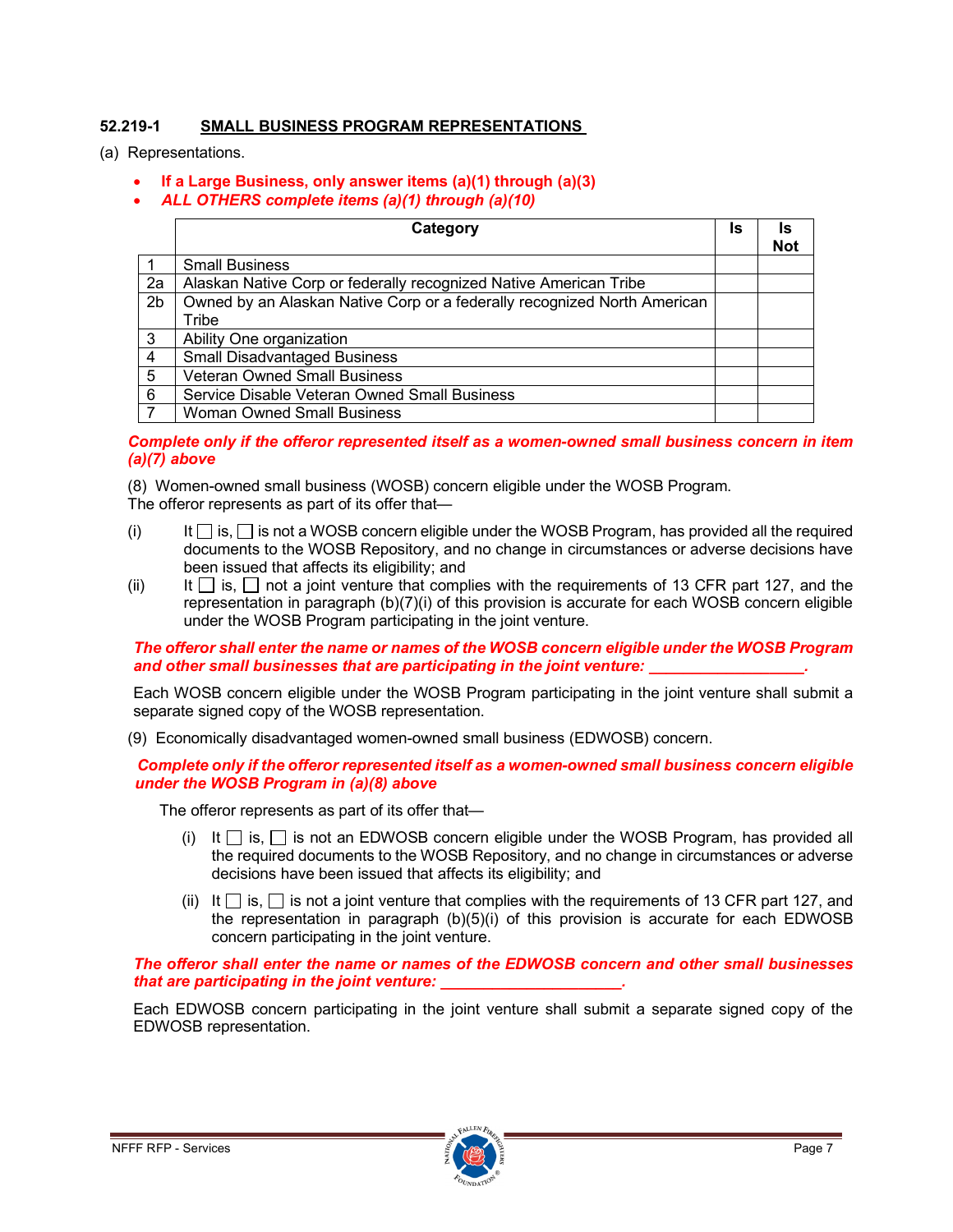- (10) The Offeror represents, as part of its offer, that—
	- (i) It  $\Box$  is,  $\Box$  is not a HUBZone small business concern listed, on the date of this representation, on the List of Qualified HUBZone Small Business Concerns maintained by the Small Business Administration, and no material change in ownership and control, principal office, or HUBZone employee percentage has occurred since it was certified in accordance with 13 CFR Part 126; and
	- (ii) It  $\Box$  is,  $\Box$  is not a HUBZone joint venture that complies with the requirements of 13 CFR Part 126, and the representation in paragraph (b)(10)(i) of this provision is accurate for each HUBZone small business concern or concerns participating in the HUBZone joint venture. *The Offeror shall enter the names of each HUBZone small business participating in the HUBZone joint venture: \_\_\_\_\_\_\_\_\_\_\_\_\_\_\_\_\_\_\_\_\_\_\_\_***.**

Each HUBZone small business concern participating in the HUBZone joint venture shall submit a separate signed copy of the HUBZone representation.

(11) *Complete if Offeror represented itself as disadvantaged in paragraph (b)(4) above*

The Offeror shall check the category in which its ownership falls:

| <b>Black American</b>                                                                                                                                                                                                                                                                                                                                                                                                                                                  |
|------------------------------------------------------------------------------------------------------------------------------------------------------------------------------------------------------------------------------------------------------------------------------------------------------------------------------------------------------------------------------------------------------------------------------------------------------------------------|
| Hispanic American                                                                                                                                                                                                                                                                                                                                                                                                                                                      |
| Native American (American Indians, Eskimos, Aleuts, or Native Hawaiians)                                                                                                                                                                                                                                                                                                                                                                                               |
| Asian-Pacific American (persons with origins from Burma, Thailand, Malaysia, Indonesia,<br>Singapore, Brunei, Japan, China, Taiwan, Laos, Cambodia (Kampuchea), Vietnam, Korea, The<br>Philippines, U.S. Trust Territory of the Pacific Islands (Republic of Palau), Republic of the<br>Marshall Islands, Federated States of Micronesia, the Commonwealth of the Northern Mariana<br>Islands, Guam, Samoa, Macao, Hong Kong, Fiji, Tonga, Kiribati, Tuvalu, or Nauru) |
| Subcontinent Asian (Asian-Indian) American (persons with origins from India, Pakistan,<br>Bangladesh, Sri Lanka, Bhutan, the Maldives Islands, or Nepal)                                                                                                                                                                                                                                                                                                               |
| Individual/concern, other than one of the preceding                                                                                                                                                                                                                                                                                                                                                                                                                    |

(c) *Definitions*. As used in this provision—

"Economically disadvantaged women-owned small business (EDWOSB) concern" means a small business concern that is at least 51 percent directly and unconditionally owned by, and the management and daily business operations of which are controlled by, one or more women who are citizens of the United States and who are economically disadvantaged in accordance with 13 CFR part 127. It automatically qualifies as a women-owned small business concern eligible under the WOSB Program.

"Service-disabled veteran-owned small business concern"—

- (1) Means a small business concern—
	- (i) Not less than 51 percent of which is owned by one or more service-disabled veterans or, in the case of any publicly owned business, not less than 51 percent of the stock of which is owned by one or more service-disabled veterans; and
	- (ii) The management and daily business operations of which are controlled by one or more service-disabled veterans or, in the case of a service-disabled veteran with permanent and severe disability, the spouse or permanent caregiver of such veteran.
- (2) "Service-disabled veteran" means a veteran, as defined in 38 U.S.C. 101(2), with a disability that is service-connected, as defined in 38 U.S.C. 101(16).

"Small business concern" means a concern, including its affiliates that is independently owned and operated, not dominant in the field of operation in which it is bidding on Government contracts, and qualified as a small business under the criteria in 13 CFR Part 121 and the size standard in paragraph (a) of this provision.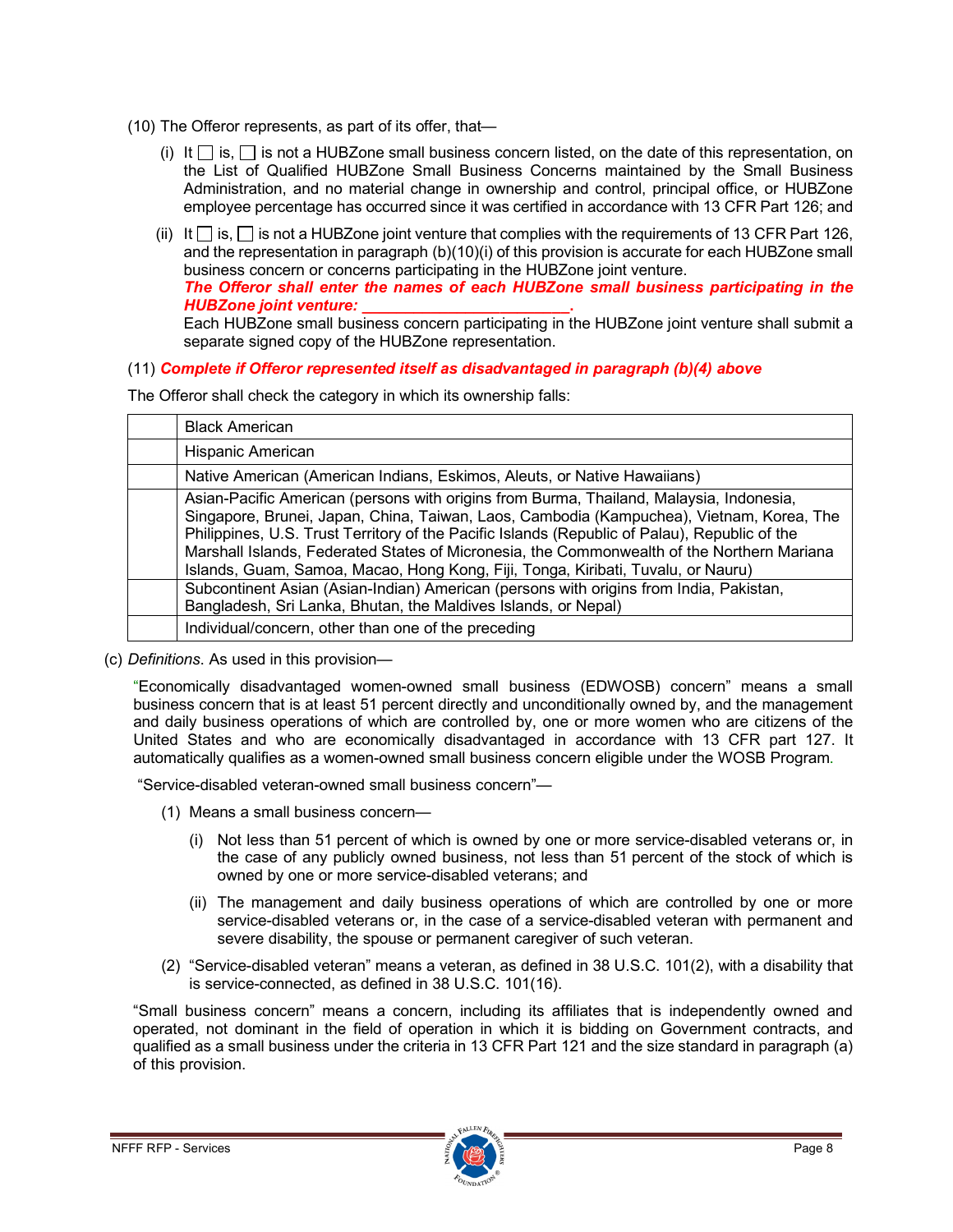"Veteran-owned small business concern" means a small business concern—

- (1) Not less than 51 percent of which is owned by one or more veterans (as defined at 38 U.S.C. 101(2)) or, in the case of any publicly owned business, not less than 51 percent of the stock of which is owned by one or more veterans; and
- (2) The management and daily business operations of which are controlled by one or more veterans.

"Women-owned small business concern" means a small business concern—

- (1) That is at least 51 percent owned by one or more women; or, in the case of any publicly owned business, at least 51 percent of the stock of which is owned by one or more women; and
- (2) Whose management and daily business operations are controlled by one or more women.

"Women-owned small business (WOSB) concern eligible under the WOSB Program" (in accordance with 13 CFR part 127), means a small business concern that is at least 51 percent directly and unconditionally owned by, and the management and daily business operations of which are controlled by, one or more women who are citizens of the United States.

- (d) Notice.
	- (1) If this solicitation is for supplies and has been set aside, in whole or in part, for small business concerns, then the clause in this solicitation providing notice of the set-aside contains restrictions on the source of the end items to be furnished.
	- (2) Under 15 U.S.C. 645(d), any person who misrepresents a firm's status as a business concern that is small, HUBZone small, small disadvantaged, serviced disabled veteran-owned small, economically disadvantaged women–owned small or women-owned small eligible under the WOSB Program in order to obtain a contract to be awarded under the preference programs established pursuant to section 8, 9, or 15, 31 and 36 of the Small Business Act or any other provision of Federal law that specifically references section 10(d) for a definition of program eligibility, shall—
		- (i) Be punished by imposition of fine, imprisonment, or both;
		- (ii) Be subject to administrative remedies, including suspension and debarment; and
		- (iii) Be ineligible for participation in programs conducted under the authority of the Act.

#### **52.219-9 SMALL BUSINESS SUBCONTRACTING PLAN**

#### **This is to certify that the Offeror is a Small Business Concern and is therefore exempt from Part B below. Large business, complete para B. below**

- A. For subcontracts with large business concerns **over** \$650,000 (\$1,500,000 for construction of any public facility) in value, the Offeror shall submit and negotiate a Subcontracting Plan which addresses separately, subcontracting with small business concerns (including ANCs and Indian tribes that are not small businesses), veteran-owned small business concerns, service-disabled veteran-owned small business concerns, HUBZone small business concerns, small disadvantaged business concerns (including ANCs and Indian tribes that have not been certified by the Small Business Administration as small disadvantaged businesses), women-owned small business concerns, and Historically Black Colleges and Universities and Minority Institutions and which shall be included and made a material part of any resulting subcontract. As a minimum, the Subcontracting Plan shall include all of the elements specified in FAR 52.219-9.
- B. This is to certify that the Offeror  $\Box$  has,  $\Box$  has not established a Small/Small Business/HUBZone Small Business Concern Subcontracting Plan for any resultant subcontract **over** \$650,000 in value in compliance with the requirements of PL 95-507, and will adhere to that plan. Compliance to the plan can be monitored by resident government agencies at the Offeror's facility. If the Offeror is now a small business and its status changes prior to any subcontract award, it agrees to submit a plan to Strategic Technology Partners Procurement Point of Contact.

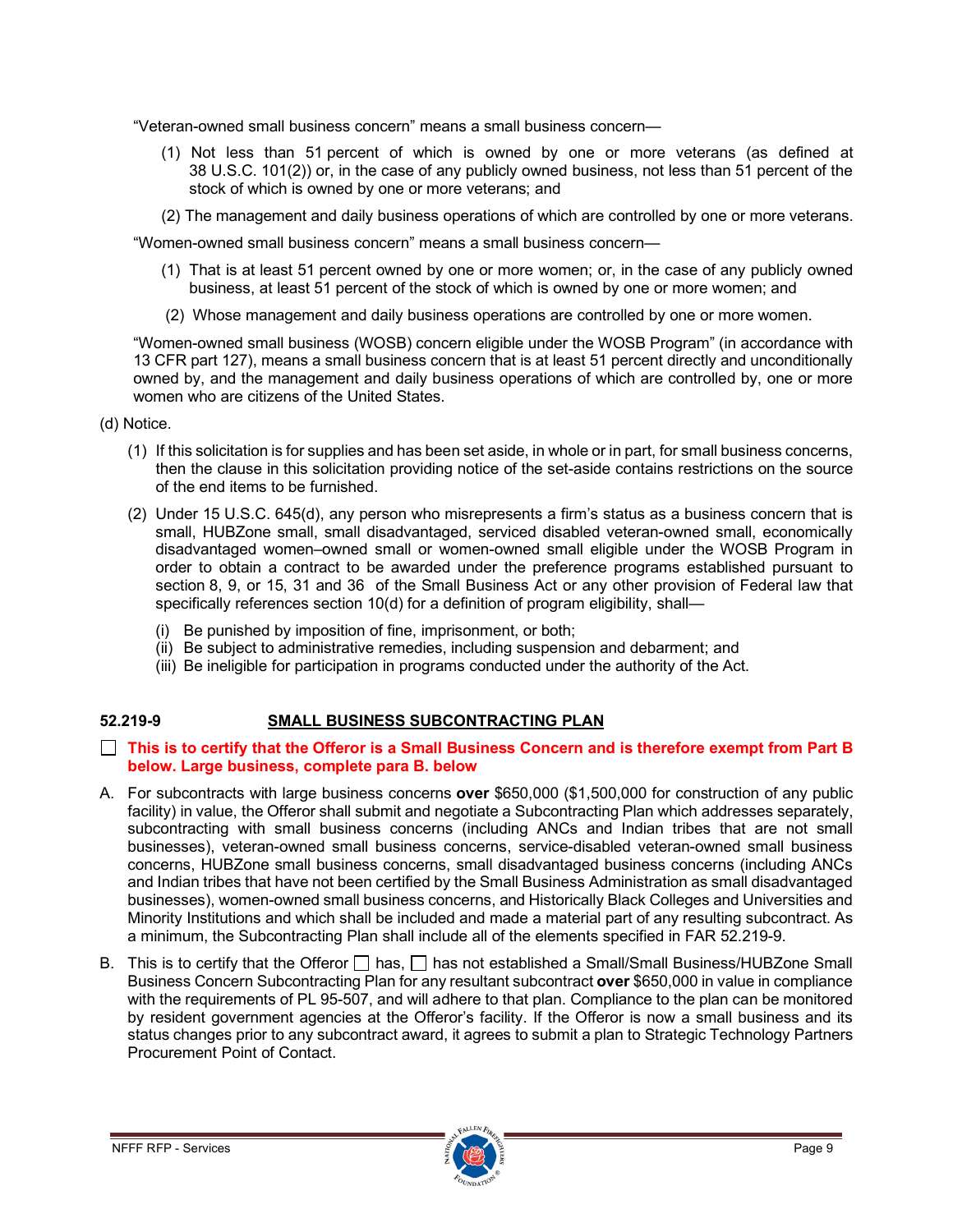## **52.222-21 PROHIBITION OF SEGREGATED FACILITIES**

## *Exempt if work is to be performed outside U.S. by employees who were not recruited within the US.*

By execution of this document the Offeror certifies that it is in full compliance with the provisions set forth in FAR 52.222-21.

## **52.222-22 PREVIOUS CONTRACTS AND COMPLIANCE REPORTS**

*Exempt if work is to be performed outside U.S. by employees who were not recruited within the US, otherwise Complete (a) and (b)* 

The Offeror represents that

(a) It  $\Box$  has,  $\Box$  has not participated in a previous contract or subcontract subject to the Equal

Opportunity clause of this solicitation;

- (b) It  $\Box$  has,  $\Box$  has not filed all required compliance reports; and **N/A**
- (c) Representations indicating submission of required compliance reports, signed by proposed

subcontractors, will be obtained before subcontract awards and will be forwarded to the Strategic

Technology Partners Procurement Point of Contact.

## **52.222-25 AFFIRMATIVE ACTION COMPLIANCE**

## *Exempt if work is to be performed outside U.S. by employees who were not recruited within the US, otherwise Complete (a) or (b) – NOT BOTH*

The Offeror represents that

(a) it  $\Box$  has developed and has on file,  $\Box$  has not developed and does not have on file, at each

establishment, affirmative action programs required by the rules and regulations of the Secretary of

Labor (41 CFR 60-1 and 60-2) or

(b) it  $\Box$  has not previously had contracts/subcontracts subject to the written affirmative action programs

requirement of the rules and regulations of the Secretary of Labor.

#### *52.222-35 EQUAL OPPORTUNITY FOR VETERANS*

#### *Exempt if work is to be performed outside U.S. by employees who were not recruited within the US.*

By execution of this document the Offeror certifies that it is in full compliance with the provisions set forth in FAR 52.222-35.

#### **52.222-36 AFFIRMATIVE ACTION FOR WORKERS WITH DISABILITIES**

#### *Exempt if work is to be performed outside U.S. by employees who were not recruited within the US.*

By execution of this document the Offeror certifies that it is in full compliance with the provisions set forth in FAR 52.222-36.

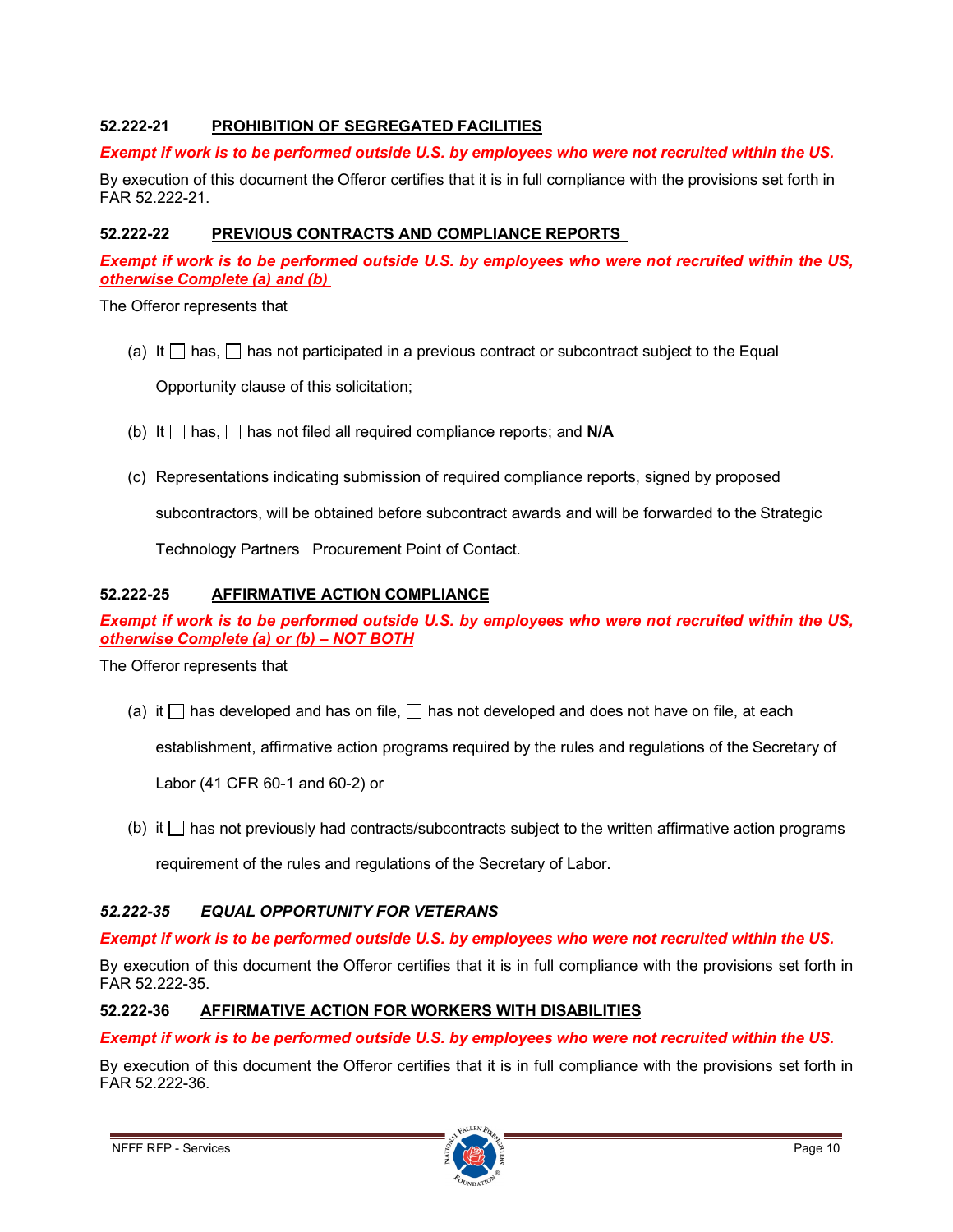## **52.222-37 EMPLOYMENT REPORTS ON VETERANS**

By execution of this document the Offeror certifies that it is in full compliance with the provisions set forth in FAR 52.222-37.

## **Vietnam Era Veterans' Readjustment Assistance Act**

The Subcontractor shall abide by the requirements of 41 CFR 60-300.5(a). This regulation prohibits discrimination against qualified protected veterans, and requires affirmative action by subcontractor to employ and advance in employment qualified protected veterans.

#### **Equal Opportunity for Workers with Disabilities**

The Subcontractor shall abide by the requirements of 41 CFR 60-741.5(a). This regulation prohibits discrimination against qualified individuals on the basis of disability, and requires affirmative action subcontractor to employ and advance in employment qualified individuals with disabilities

## **52.223-6 CERTIFICATION REGARDING A DRUG-FREE WORKPLACE**

By execution of this document the Offeror certifies that it is in full compliance with the provisions set forth in FAR 52.223-6.

## **52.225-2 BUY AMERICAN ACT CERTIFICATE**

- (a) The offeror certifies that each end product, except those listed in paragraph (b) of this provision, is a domestic end product and that for other than COTS items, the offeror has considered components of unknown origin to have been mined, produced, or manufactured outside the United States. The offeror shall list as foreign end products those end products manufactured in the United States that do not qualify as domestic end products, *i.e.*, an end product that is not a COTS item and does not meet the component test in paragraph (2) of the definition of "domestic end product." The terms "commercially available off-theshelf (COTS) item," "component," "domestic end product," "end product," "foreign end product," and "United States" are defined in the clause of this solicitation entitled "Buy American Act—Supplies."
- (b) Foreign End Products:

| LINE ITEM NR | <b>COUNTRY OF ORIGIN</b> |
|--------------|--------------------------|
|              |                          |

 (c) Strategic Technology Partners will evaluate offers in accordance with the policies and procedures of [Part 25](http://www.arnet.gov/far/current/html/FARTOCP25.html#wp225048) of the Federal Acquisition Regulation.

#### **52.225-4 BUY AMERICAN ACT-FREE TRADE AGREEMENTS-Israeli Trade Act Certificate**

- (a) The offeror certifies that each end product, except those listed in paragraph (b) or (c) of this provision, is a domestic end product and that for other than COTS items, the offeror has considered components of unknown origin to have been mined, produced, or manufactured outside the United States. The terms "Bahrainian, Moroccan, Omani, or Peruvian end product," "commercially available off-the-shelf (COTS) item," "component," "domestic end product," "end product," "foreign end product," "Free Trade Agreement country," "Free Trade Agreement country end product," "Israeli end product," and" "United States" are defined in the clause of this solicitation entitled "Buy American Act–Free Trade Agreements–Israeli Trade Act."
- (b) The offeror certifies that the following supplies are Free Trade Agreement country end products (other than Bahrainian, Moroccan, Omani, or Peruvian end products) or Israeli end products as defined in the clause of this solicitation entitled "Buy American Act—Free Trade Agreements—Israeli Trade Act":

Free Trade Agreement Country End Products (Other than Bahrainian, Moroccan, Omani, or Peruvian End Products) or Israeli End Products: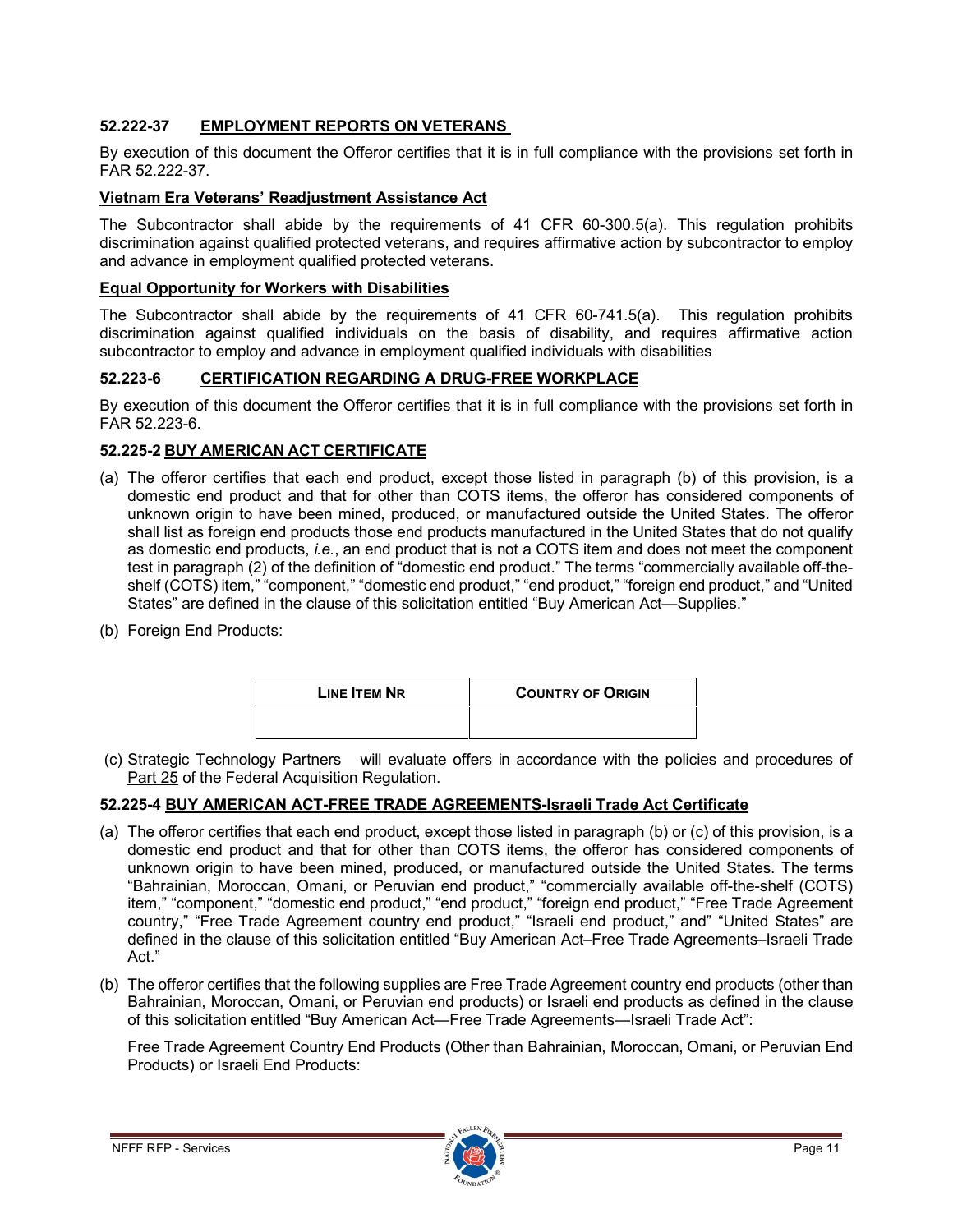| LINE ITEM NO. | <b>COUNTRY OF ORIGIN</b> |
|---------------|--------------------------|
|               |                          |

(c) The offeror shall list those supplies that are foreign end products (other than those listed in paragraph (b) of this provision) as defined in the clause of this solicitation entitled "Buy American Act—Free Trade Agreements—Israeli Trade Act." The offeror shall list as other foreign end products those end products manufactured in the United States that do not qualify as domestic end products, *i.e.*, an end product that is not a COTS item and does not meet the component test in paragraph (2) of the definition of "domestic end product."

#### **OTHER FOREIGN END PRODUCTS:**

| LINE ITEM NO. | <b>COUNTRY OF ORIGIN</b> |
|---------------|--------------------------|
|               |                          |

(d) The Government will evaluate offers in accordance with the policies and procedures of Part 25 of the Federal Acquisition Regulation.

*Alternate I* As prescribed in 25.1101(b)(2)(ii), substitute the following paragraph (b) for paragraph (b) of the basic provision:

(b) The offeror certifies that the following supplies are Canadian end products as defined in the clause of this solicitation entitled "Buy American Act—Free Trade Agreements—Israeli Trade Act—Balance of Payments Program":

#### **CANADIAN END PRODUCTS:**

| LINE ITEM NO. | <b>COUNTRY OF ORIGIN</b> |
|---------------|--------------------------|
|               |                          |

*Alternate II* As prescribed in 25.1101(b)(2)(iii), substitute the following paragraph (b) for paragraph (b) of the basic provision:

(b) The offeror certifies that the following supplies are Canadian end products or Israeli end products as defined in the clause of this solicitation entitled "Buy American Act—Free Trade Agreements—Israeli Trade Act—Balance of Payments Program":

| <b>CANADIAN OR ISRAELI END PRODUCTS:</b> |  |  |
|------------------------------------------|--|--|
|------------------------------------------|--|--|

| LINE ITEM NO. | <b>COUNTRY OF ORIGIN</b> |
|---------------|--------------------------|
|               |                          |

#### **52.225-6 TRADE AGREEMENTS CERTIFICATE**

- (a) The Offeror certifies that each end product, except those listed in paragraph (b) of this provision, is a U.S. made or designated country end product, as defined in the clause of this solicitation entitled "Trade Agreements."
- (b) The Offeror shall list as other end products those supplies that are not U.S.-made or designated country end products.

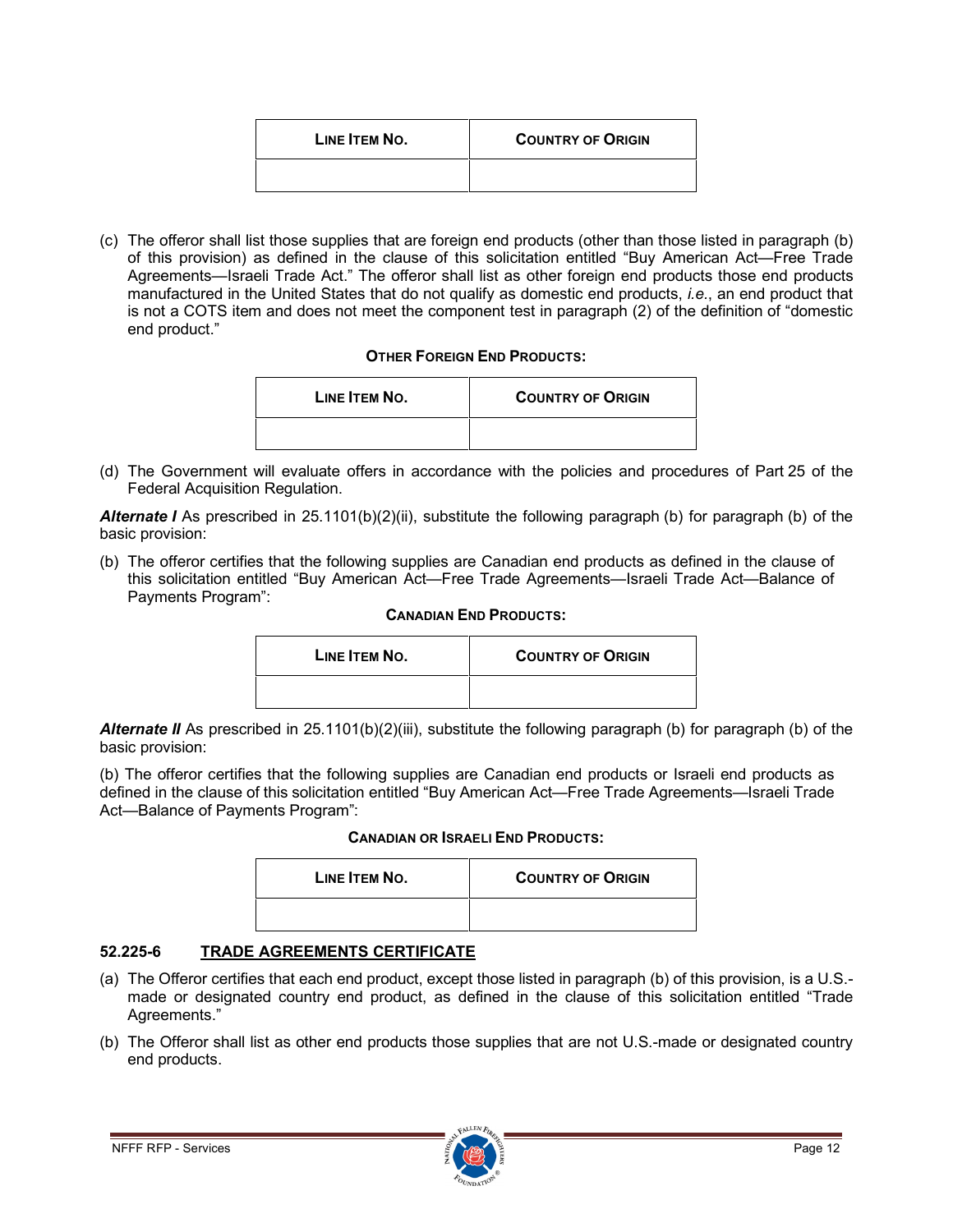#### **OTHER END PRODUCTS:**

| LINE ITEM NR | <b>COUNTRY OF ORIGIN</b> |
|--------------|--------------------------|
|              |                          |

(c) Strategic Technology Partners will evaluate offers in accordance with the policies and procedures of Part 25 of the Federal Acquisition Regulation. For line items covered by the WTO GPA, Strategic Technology Partners will evaluate offers of U.S.-made or designated country end products without regard to the restrictions of the Buy American Act. Strategic Technology Partners will consider for award only offers of U.S.-made or designated country end products unless Strategic Technology Partners determines that there are no offers for such products or that the offers for those products are insufficient to fulfill the requirements of this solicitation.

## **252.225-7020 Trade Agreements Certificate**

- (a) Definitions. "Designated country end product," "non-designated country end product," "qualifying country end product," and "U.S.-made end product" have the meanings given in the Trade Agreements clause of this solicitation.
- (b) Evaluation. The Government—
	- (1) Will evaluate offers in accordance with the policies and procedures of Part 225 of the Defense Federal Acquisition Regulation Supplement; and
	- (2) Will consider only offers of end products that are U.S.-made, qualifying country, or designated country end products unless—
		- (i) There are no offers of such end products;
		- (ii) The offers of such end products are insufficient to fulfill the Government's requirements; or
		- (iii) A national interest waiver has been granted.
- (c) Certification and identification of country of origin.
	- (1) For all line items subject to the Trade Agreements clause of this solicitation, the offeror certifies that each end product to be delivered under this contract, except those listed in paragraph (c)(2) of this provision, is a U.S.-made, qualifying country, or designated country end product.
	- (2) The following supplies are other non-designated country end products:

| LINE ITEM NR | <b>COUNTRY OF ORIGIN</b> |
|--------------|--------------------------|
|              |                          |

#### *252.225-7000 Buy American Statute--Balance of Payments Program Certificate*

- *(a) Definitions. "Commercially available off-the-shelf (COTS) item," "component," "domestic end product," "foreign end product," "qualifying country," "qualifying country end product," and "United States" have the meanings given in the Buy American Act and Balance of Payments Program clause of this solicitation.*
- *(b) Evaluation. The Government—* 
	- *(1) Will evaluate offers in accordance with the policies and procedures of Part 225 of the Defense Federal Acquisition Regulation Supplement; and*
	- *(2) Will evaluate offers of qualifying country end products without regard to the restrictions of the Buy American statute or the Balance of Payments Program.*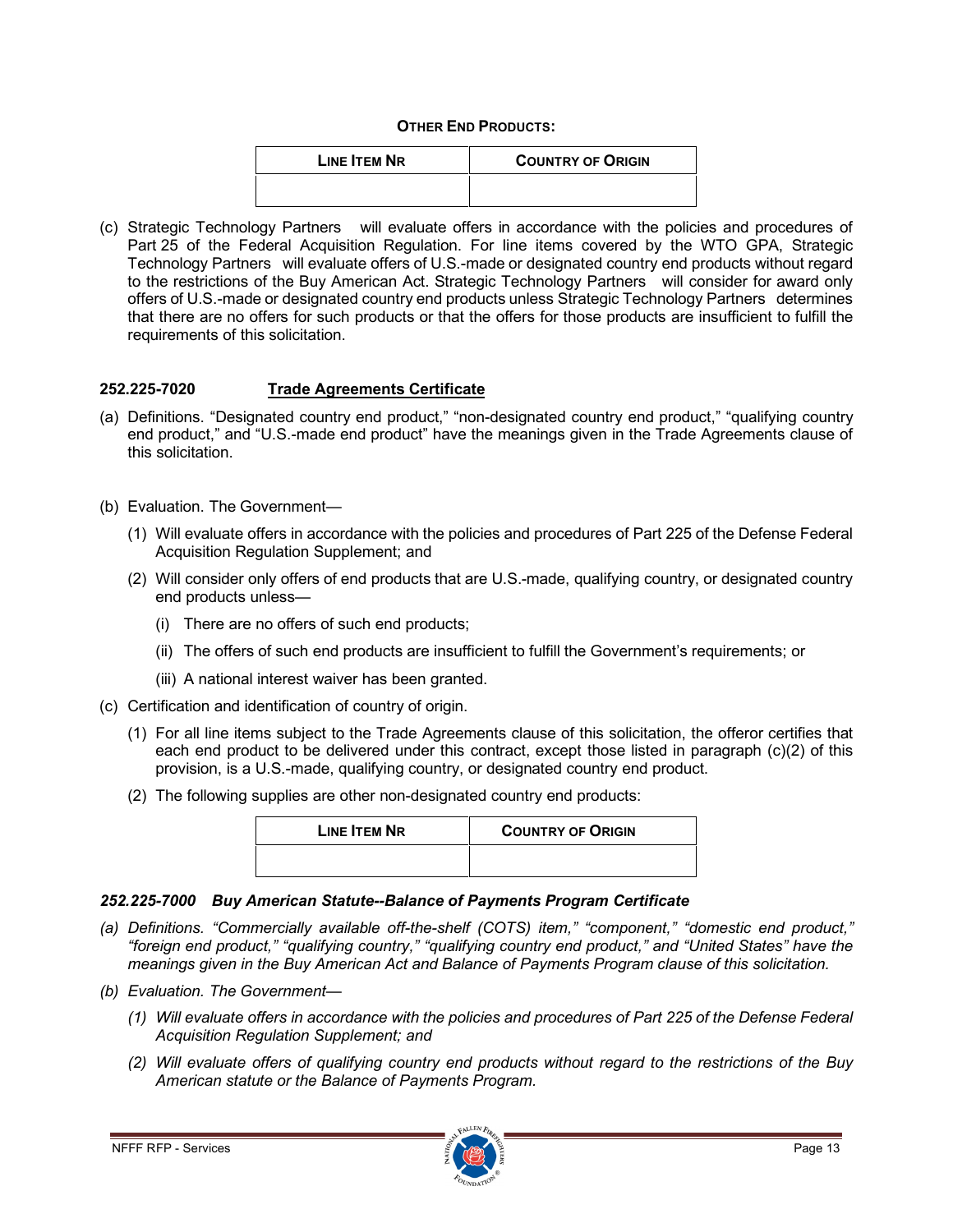- *(c) Certifications and identification of country of origin.*
	- *(1) For all line items subject to the Buy American and Balance of Payments Program clause of this solicitation, the offeror certifies that—*
		- *(i) Each end product, except those listed in paragraphs (c)(2) or (3) of this provision, is a domestic end product; and*
		- *(ii) For end products other than COTS items, components of unknown origin are considered to have been mined, produced, or manufactured outside the United States or a qualifying country.*
	- *(2) The offeror certifies that the following end products are qualifying country end products:*

| <b>LINE ITEM NUMBER</b> | <b>COUNTRY OF ORIGIN</b> |
|-------------------------|--------------------------|
|                         |                          |

*(3) The following end products are other foreign end products, including end products manufactured in the United States that do not qualify as domestic end products, i.e., an end product that is not a COTS item and does not meet the component test in paragraph (ii) of the definition of "domestic end product":*

| <b>LINE ITEM NUMBER</b> | COUNTRY OF ORIGIN (IF KNOWN) |
|-------------------------|------------------------------|
|                         |                              |

#### *252.225-7022 Trade Agreements Certificate – Inclusion of Iraqi End Products*

- *(a) Definitions. "Designated country end product," "Iraqi end product," "non-designated country end product," "qualifying country end product," and "U.S.-made end product" have the meanings given in the Trade Agreements clause of this solicitation.*
- *(b) Evaluation. The Government—*
	- *(1) Will evaluate offers in accordance with the policies and procedures of Part 225 of the Defense Federal Acquisition Regulation Supplement; and*
	- *(2) Will consider only offers of end products that are U.S.-made, qualifying country, Iraqi, or designated country end products unless—*
		- *(i) There are no offers of such end products;*
		- *(ii) The offers of such end products are insufficient to fulfill the Government's requirements; or*
		- *(iii) A national interest waiver has been granted.*
- *(c) Certification and identification of country of origin.*
	- *(1) For all line items subject to the Trade Agreements clause of this solicitation, the offeror certifies that each end product to be delivered under a contract resulting from this solicitation, except those listed in paragraph (c)(2) of this provision, is a U.S.-made, qualifying country, Iraqi, or designated country end product.*
	- *(2) The following supplies are other non-designated country end products:*

| LINE ITEM NR | <b>COUNTRY OF ORIGIN</b> |
|--------------|--------------------------|
|              |                          |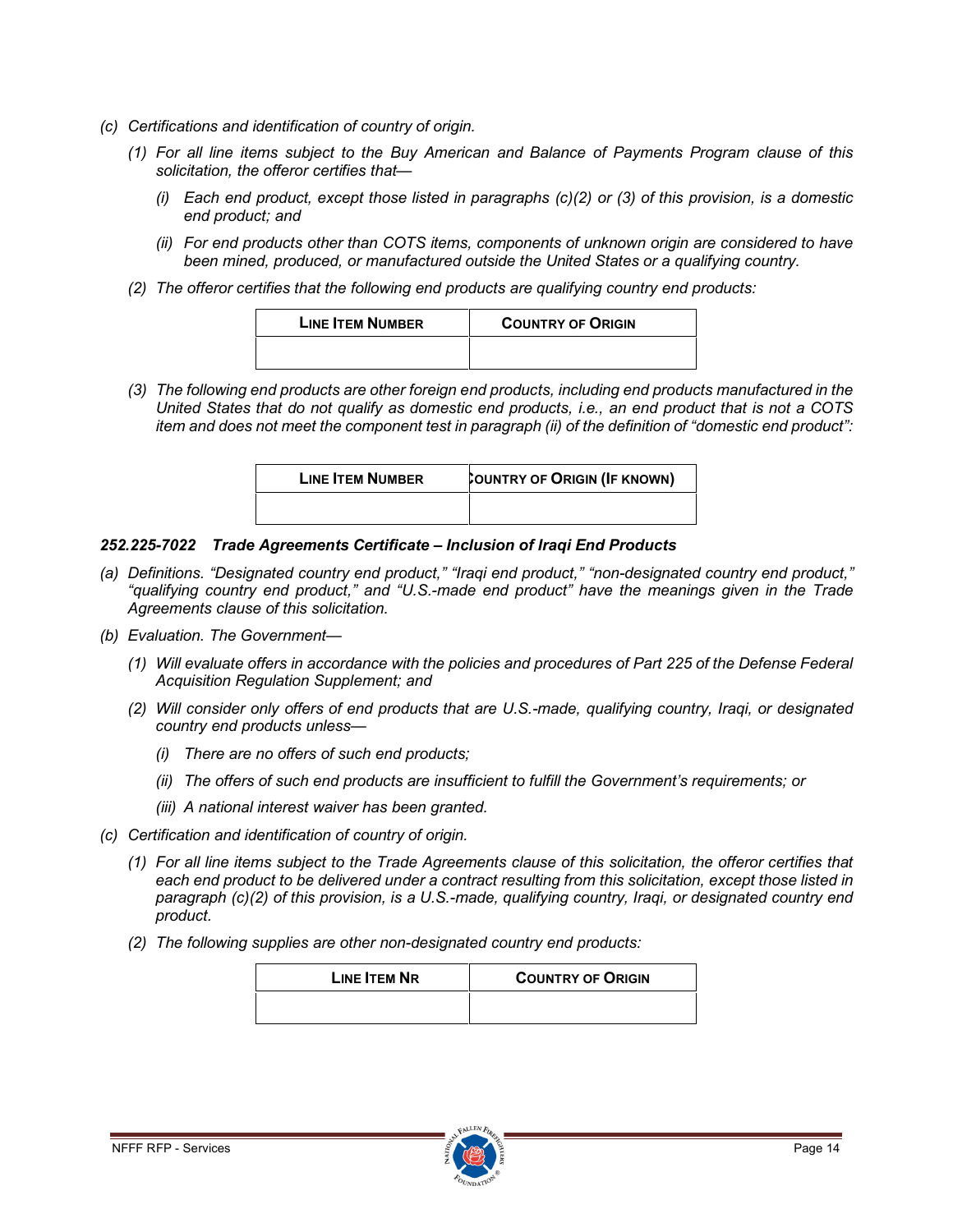#### *252.225-7035 Buy American--Free Trade Agreements--Balance of Payments*

- *(a) Definitions. "Bahrainian end product," "commercially available off-the-shelf (COTS) item," "component," "domestic end product," "Free Trade Agreement country," "Free Trade Agreement country end product," "foreign end product," "Moroccan end product," "Panamanian end product," "Peruvian end product," "qualifying country end product," and "United States," as used in this provision, have the meanings given in the Buy American—Free Trade Agreements—Balance of Payments Program clause of this solicitation.*
- *(b) Evaluation. The Government—*
	- *(1) Will evaluate offers in accordance with the policies and procedures of Part 225 of the Defense Federal Acquisition Regulation Supplement; and*
	- *(2) For line items subject to Free Trade Agreements, will evaluate offers of qualifying country end products or Free Trade Agreement country end products other than Bahrainian end products, Moroccan end products, Panamanian end products, or Peruvian end products without regard to the restrictions of the Buy American or the Balance of Payments Program.*
- *(c) Certifications and identification of country of origin.*
	- *(1) For all line items subject to the Buy American—Free Trade Agreements—Balance of Payments Program clause of this solicitation, the offeror certifies that—*
		- *(i) Each end product, except the end products listed in paragraph (c)(2) of this provision, is a domestic end product; and*
		- *(ii) Components of unknown origin are considered to have been mined, produced, or manufactured outside the United States or a qualifying country.*
	- *(2) The offeror shall identify all end products that are not domestic end products.*
		- *(i) The offeror certifies that the following supplies are qualifying country (except Australian or Canadian) end products:*

| LINE ITEM NR | <b>COUNTRY OF ORIGIN</b> |
|--------------|--------------------------|
|              |                          |

*(ii) The offeror certifies that the following supplies are Free Trade Agreement country end products other than Bahrainian end products, Moroccan end products, Panamanian end products, or Peruvian end products:*

| LINE ITEM NR | <b>COUNTRY OF ORIGIN</b> |
|--------------|--------------------------|
|              |                          |

*(iii) The following supplies are other foreign end products, including end products manufactured in the United States that do not qualify as domestic end products, i.e., an end product that is not a COTS item and does not meet the component test in paragraph (ii) of the definition of "domestic end product":*

| LINE ITEM NR | <b>COUNTRY OF ORIGIN</b> |
|--------------|--------------------------|
|              |                          |

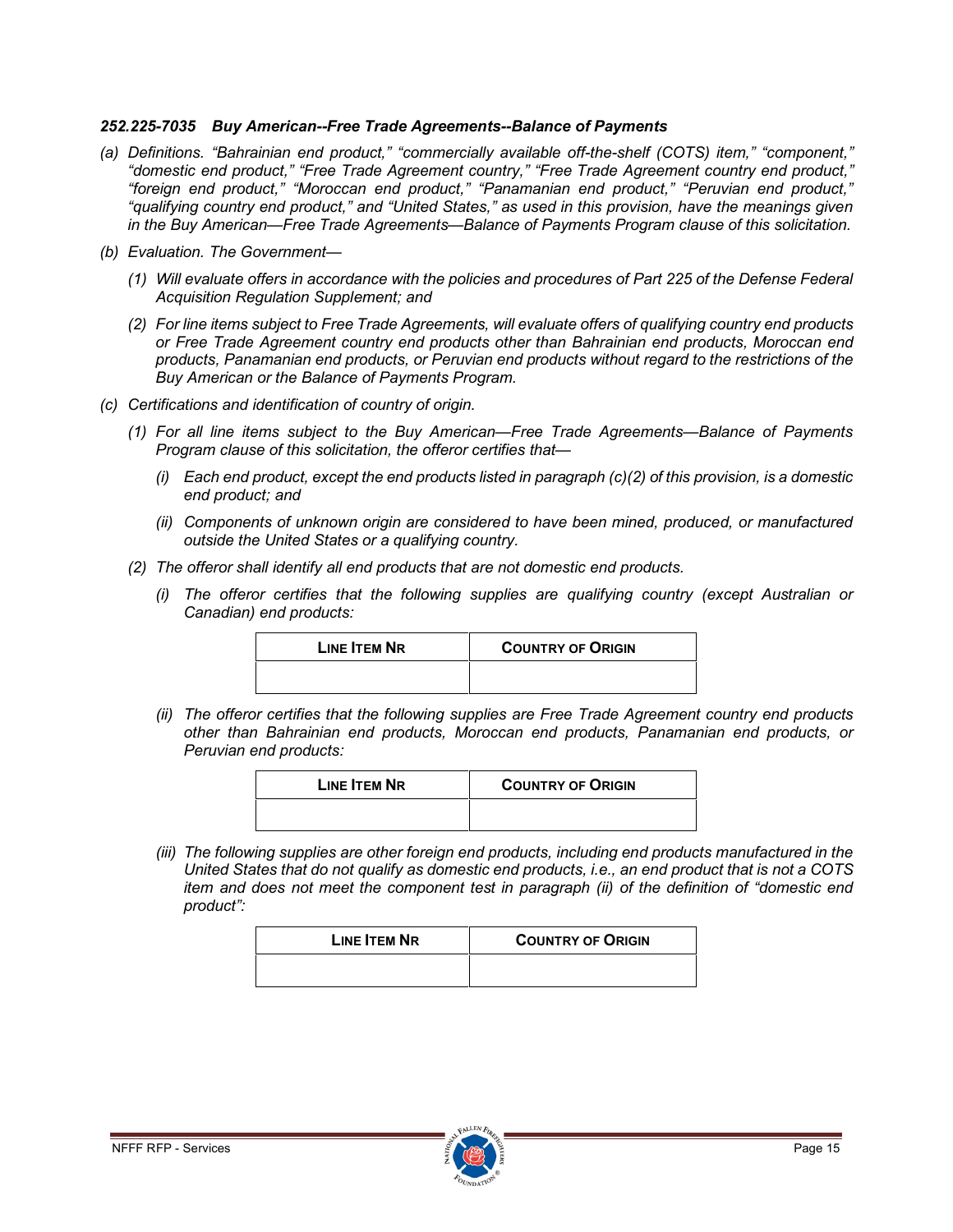#### *52.226-2 HISTORICALLY BLACK COLLEGE OR UNIVERSITY AND MINORITY INSTITUTION REPRESENTATION*

(a) *Definitions*. As used in this provision—

"Historically black college or university" means an institution determined by the Secretary of Education to meet the requirements of 34 CFR 608.2. For the Department of Defense, the National Aeronautics and Space Administration, and the Coast Guard, the term also includes any nonprofit research institution that was an integral part of such a college or university before November 14, 1986.

"Minority institution" means an institution of higher education meeting the requirements of Section 365(3) of the Higher Education Act of 1965 (20 [U.S.C.](http://uscode.house.gov/uscode-cgi/fastweb.exe?getdoc+uscview+t17t20+2890+133++%2820%29%20%20AND%20%28%2820%29%20ADJ%20USC%29%3ACITE%20%20%20%20%20%20%20%20%20) 1067k), including a Hispanic-serving institution of higher education, as defined in Section 502(a) of the Act (20 U.S.C. [1101a\)](http://uscode.house.gov/uscode-cgi/fastweb.exe?getdoc+uscview+t17t20+2890+133++%2820%29%20%20AND%20%28%2820%29%20ADJ%20USC%29%3ACITE%20%20%20%20%20%20%20%20%20).

- (b) *Representation*. The Offeror represents that it-
	- $\Box$  is  $\Box$  is not a historically black college or university;
	- $\Box$  is  $\Box$  is not a minority institution.

## **3.104 PROCUREMENT INTEGRITY**

According to FAR 3.104-3(d), a former official acting on behalf of a federal agency may not accept compensation from a contractor as a consultant, employee, officer, or director for a period of one year after:

- Serving as the procuring contracting officer, source selection authority, a member of a source selection evaluation board, or the chief of a financial or technical evaluation team in a procurement in which that contractor was awarded a contract in excess of \$10 million
- Serving as the program manager, deputy program manager, or administrative contracting officer for a contract in excess of \$10 million awarded to that contractor
- Making a decision to award a contract, subcontract, modification of a contract or subcontract, or a task order or delivery order in excess of \$10 million to that contractor
- Making a decision to establish overhead or other rates applicable to a contract or contracts for that contractor that are valued in excess of \$10 million
- Making a decision to approve a contract payment/payments in excess of \$10 million to that contractor
- Making a decision to pay or settle a claim in excess of \$10 million with that contractor.

As defined by FAR 3.104-1, participating "personally and substantially" in a federal agency procurement means active and significant involvement in any of the following activities directly related to that procurement:

- Drafting, reviewing, or approving the specification or statement of work for the procurement
- Preparing or developing the solicitation
- Evaluating bids or proposals, or selecting a source
- Negotiating price or terms and conditions of the contract
- Reviewing and approving the award of the contract.

#### **52.203-13 CONTRACTOR CODE OF ETHICS AND CONDUCT**

#### **NO SUBCONTRACT OR PURCHASE ORDER WILL BE ISSUED FOR SUBCONTRACTS GREATER THAN \$5,000,000 FOR NON-COMMERCIAL ITEMS IF OFFEROR DOES NOT MAINTAIN A CODE OF BUSINESS ETHICS AND CONDUCT.**

Pursuant to FAR 52.203-13:

(a) The Offeror has a written code of business ethics and conduct and has made a copy of the code available to each applicable employee.

 $\Box$  Yes

 $\Box$  No Planned Implementation Date:

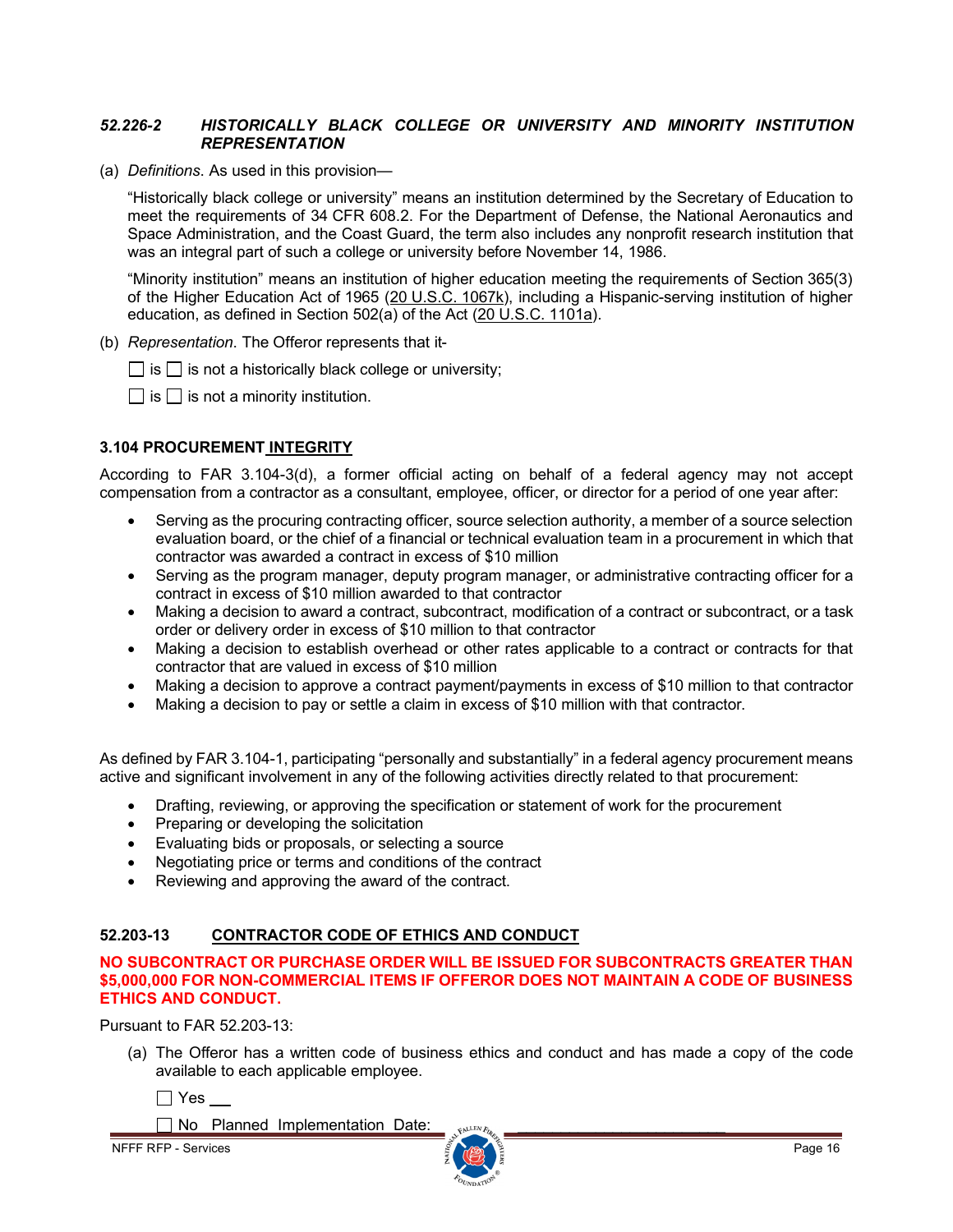(b) The Offeror has established ongoing business ethics awareness and compliance program and an internal control system.

**Not Applicable to Small Business or for the acquisition of a commercial item as defined in FAR 2.101**

Yes

No Planned Implementation Date: \_\_\_\_\_\_\_\_\_\_\_\_\_\_\_\_\_\_\_\_\_\_\_\_

#### **52.203-14 DISPLAY OF HOTLINE POSTER(S)**

**NO SUBCONTRACT OR PURCHASE ORDER WILL BE ISSUED FOR SUBCONTRACTS GREATER THAN \$5,000,000 FOR NON-COMMERCIAL ITEMS IF OFFEROR DOES NOT DISPLAY A GOVERNMENT ISSUED HOTLINE POSTER**

#### **Not Applicable for subcontracts:**

- **the acquisition of a commercial item and/or**
- **performed entirely outside the United States**

Is the Subcontract for the acquisition of a Commercial Item?  $\Box$  Yes  $\Box$  No

Is the Subcontract being performed entirely outside the U.S.?  $\Box$  Yes  $\Box$  No

| Pursuant to FAR 52.203-14, the Offeror displays a Government-Issued Hotline Poster from any Agency or any |
|-----------------------------------------------------------------------------------------------------------|
| appropriate Department of Homeland Security Fraud Hotline Poster.                                         |

 $\Box$  Yes

|--|--|

Planned Implementation Date: **N/A** 

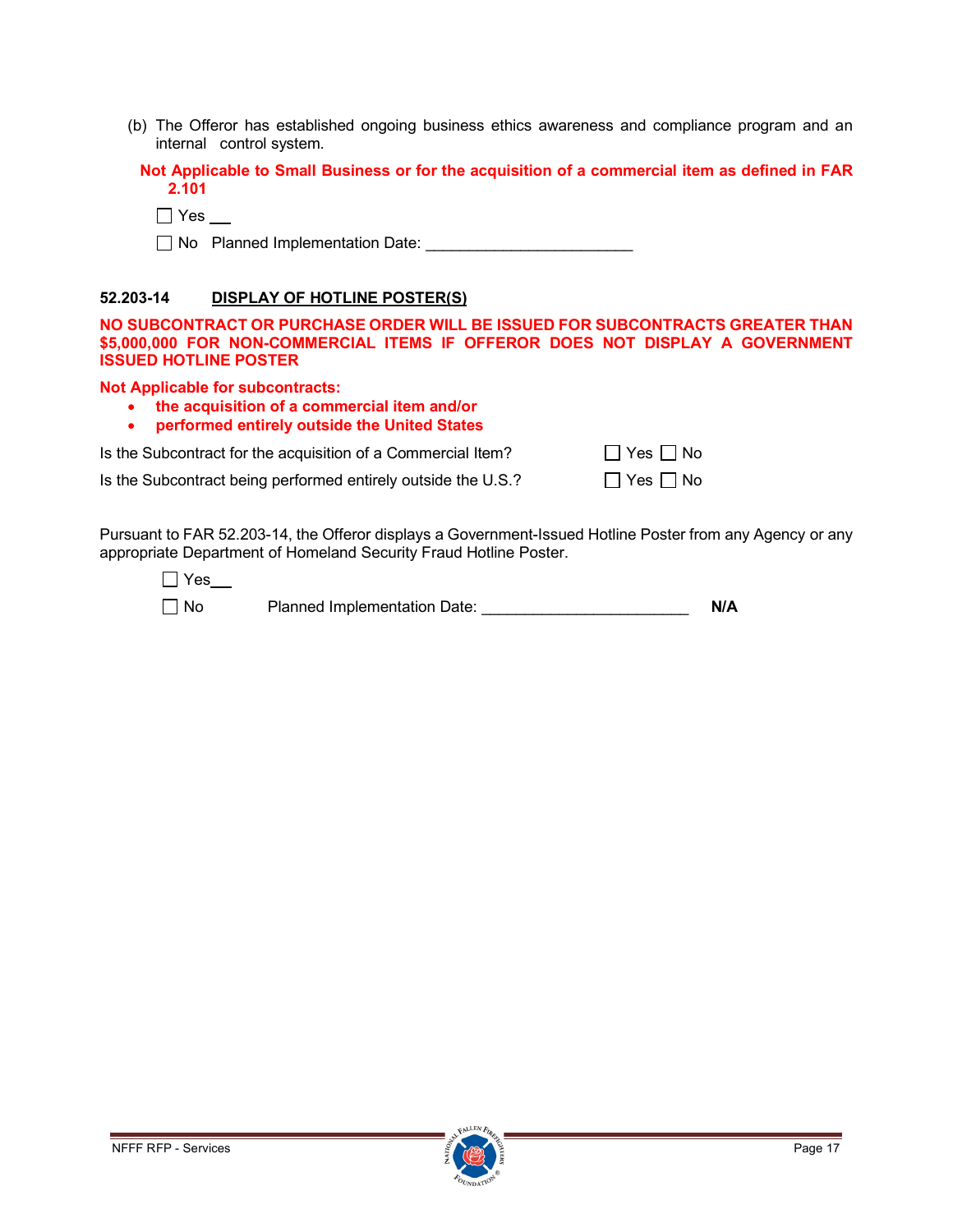## **APPENDIX B** *ADDITIONAL TERMS AND CONDITIONS*

The below marked regulations apply to this Agreement and the associated Section in hereby incorporated into this Agreement:

- OMB Circular A-110 (*see* Section I below)
- Uniform Administrative Requirements, Cost Principles, and Audit Requirements for Federal Awards (2 CFR Part 200, as adopted by the granting agency) (*see* Section II below)
- Federal Acquisition Regulation (FAR) Flowdown Provisions (*see* Section III below)

## *I. OMB Circular A-110*

If this Agreement is subject to OMB Circular A-110, the following additional terms and conditions apply.

1. **Equal Employment Opportunity**. Consultant shall comply with E.O. 11246, "Equal Employment Opportunity," as amended by E.O. 11375, "Amending Executive Order 11246

Relating to Equal Employment Opportunity," and as supplemented by regulations at 41 CFR part 60, "Office of Federal Contract Compliance Programs, Equal Employment Opportunity,

Department of Labor."

- 2. **Copeland "Anti-Kickback" Act (18 U.S.C. 874 and 40 U.S.C. 276c)**. If this Agreement exceeds \$2,000 and is for construction or repair, Consultant shall comply with the Copeland "Anti-Kickback" Act (18 U.S.C. 874), as supplemented by Department of Labor regulations (29 CFR part 3, "Contractors and Subcontractors on Public Building or Public Work Financed in Whole or in Part by Loans or Grants from the United States"). The Act provides that each contractor or subrecipient shall be prohibited from inducing, by any means, any person employed in the construction, completion, or repair of public work, to give up any part of the compensation to which he is otherwise entitled. Consultant shall report all suspected orreported violations to the Foundation.
- 3. **Davis-Bacon Act, as amended (40 U.S.C. 276a to a-7)**. If this Agreement exceeds \$2,000 and is for construction, Consultant shall comply with the Davis-Bacon Act (40 U.S.C. 276a to a-7) and as supplemented by Department of Labor regulations (29 CFR part 5, "Labor Standards Provisions Applicable to Contracts Governing Federally Financed and Assisted Construction"). Under this Act, contractors shall be required to pay wages to laborers and mechanics at a rate not less than the minimum wages specified in a wage determination made by the Secretary of Labor. In addition, contractors shall be required to pay wages not less than once a week. The Foundation's award of this Agreement to Consultant is conditioned upon Consultant's acceptance of the current prevailing wage determination provided by the Foundation in the solicitation pursuant to which this Agreement was awarded. Consultant shall report all suspected or reported violations to the Foundation.

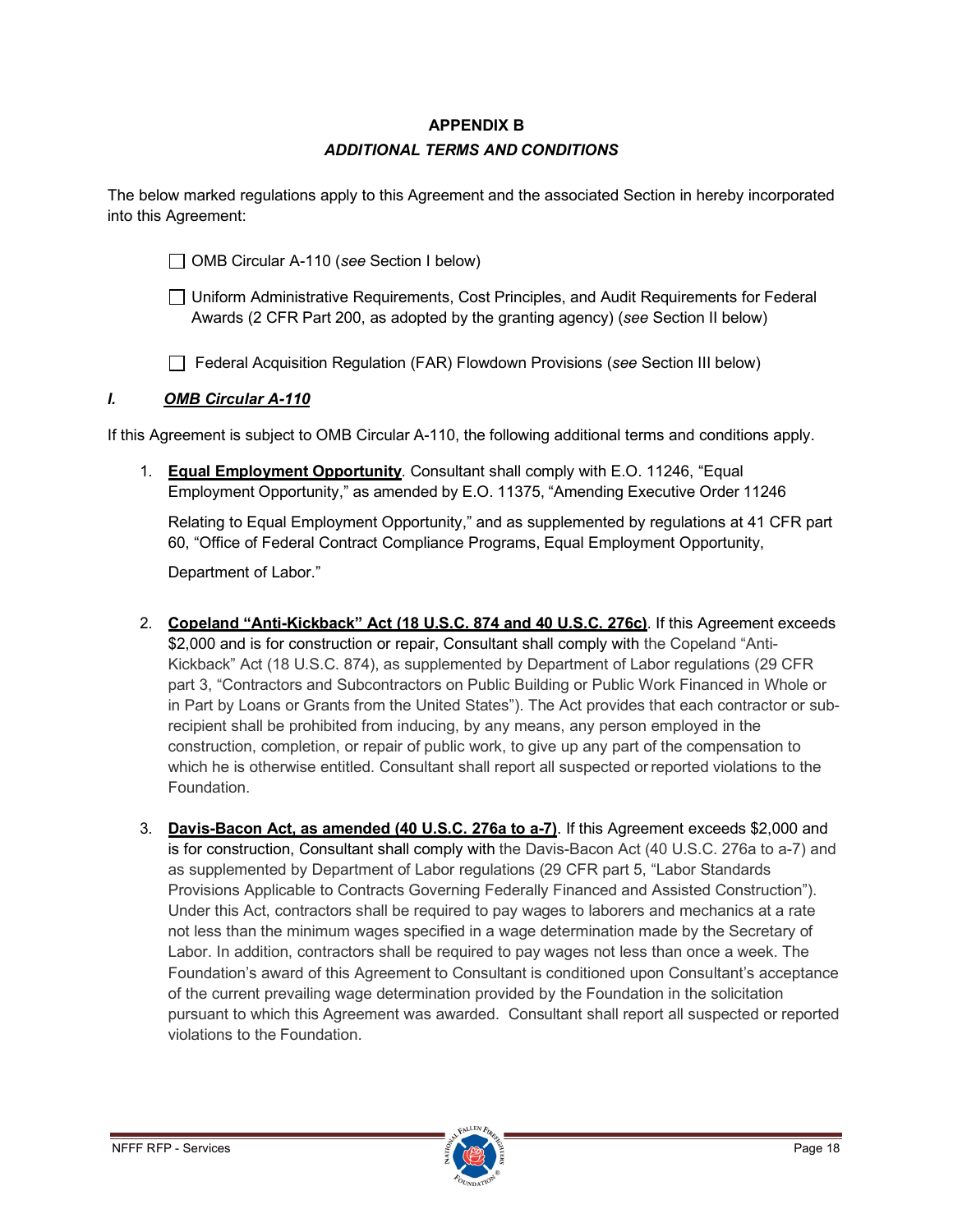- 4. **Contract Work Hours and Safety Standards Act (40 U.S.C. 327-333)**. If this Agreement (a) exceeds \$2,000 and is for construction, or (b) exceeds \$2,500 and involves the employment of mechanics or laborers, Consultant shall comply with Sections 102 and 107 of the Contract Work Hours and Safety Standards Act (40 U.S.C. 327-333), as supplemented by Department of Labor regulations (29 CFR part 5). Under Section 102 of the Act, each contractor shall be required to compute the wages of every mechanic and laborer on the basis of a standard work week of 40 hours. Work in excess of the standard work week is permissible provided that the worker is compensated at a rate of not less than 1  $\frac{1}{2}$  times the basic rate of pay for all hours worked in excess of 40 hours in the work week. Section 107 of the Act is applicable to construction work and provides that no laborer or mechanic shall be required to work in surroundings or under working conditions which are unsanitary, hazardous or dangerous. These requirements do not apply to the purchases of supplies or materials or articles ordinarily available on the open market, or contracts for transportation or transmission of intelligence.
- 5. **Rights to Inventions Made Under a Contract or Agreement**. If this Agreement is for the performance of experimental, developmental, or research work, the Federal Government andthe Foundation shall have rights in any resulting invention in accordance with 37 CFR part 401, "Rights to Inventions Made by Nonprofit Organizations and Small Business Firms Under Government Grants, Contracts and Cooperative Agreements," and any implementing regulations issued by the awarding agency.
- 6. **Clean Air Act (42 U.S.C. 7401 et seq.) and the Federal Water Pollution Control Act (33 U.S.C. 1251 et seq.), as amended**. If this Agreement exceeds \$100,000, Consultant shall comply with all applicable standards, orders or regulations issued pursuant to the Clean AirAct (42 U.S.C. 7401 et seq.) and the Federal Water Pollution Control Act as amended (33 U.S.C. 1251 et seq.). Consultant shall report all violations to the Foundation.
- 7. **Byrd Anti-Lobbying Amendment (31 U.S.C. 1352)**. If this Agreement is equal to or exceeds \$100,000, Consultant certifies that he/she/it will not and has not used Federal appropriated funds to pay any person or organization for influencing or attempting to influence an officer or employee of any agency, a member of Congress, officer or employee of Congress, or an employee of a member of Congress in connection with obtaining any Federal contract, grant or any other award covered by 31 U.S.C. 1352. Consultant shall disclose to the Foundation any lobbying with non-Federal funds that takes place in connection with obtaining any Federalaward. Consultant shall require its subcontractors under this Agreement to comply with this provision.

## *II. Uniform Administrative Requirements, Cost Principles, and Audit Requirements for Federal Awards (2 CFR Part 200, as adopted by the granting agency)*

If this Agreement is subject to the Uniform Administrative Requirements, Cost Principles, and Audit Requirements for Federal Awards (2 CFR Part 200, as adopted by the granting agency), the following additional terms and conditions apply.

1. **Equal Employment Opportunity**. If this Agreement meets the definition of "federally assisted construction contract" in 41 CFR Part 60-1.3, Consultant shall comply with the equal opportunity clause provided under 41 CFR 60-1.4(b), in accordance with Executive Order 11246, "Equal Employment Opportunity" (30 FR 12319, 12935, 3 CFR Part, 1964-1965 Comp., p. 339), as

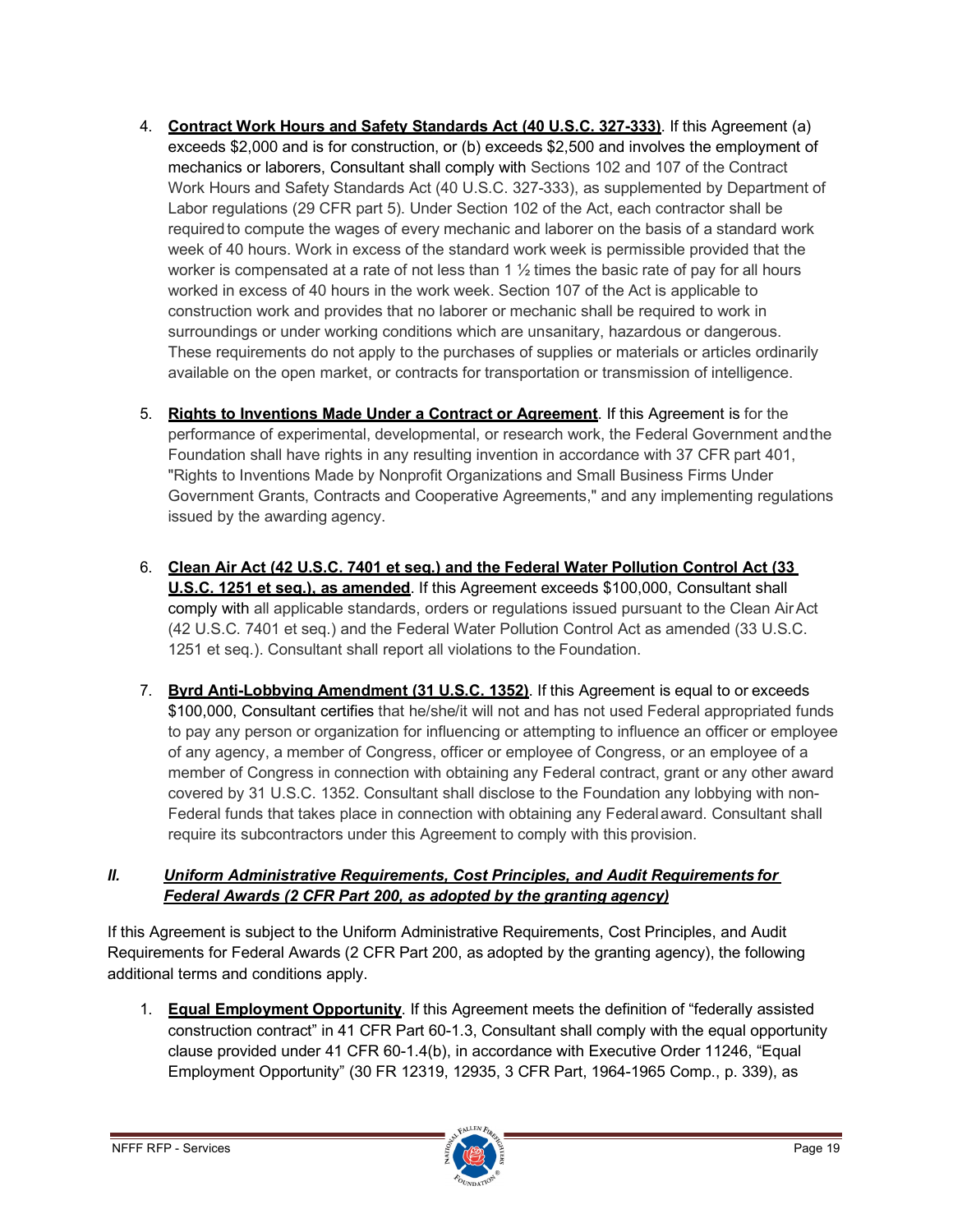- 2. amended by Executive Order 11375, "Amending Executive Order 11246 Relating to Equal Employment Opportunity," and implementing regulations at 41 CFR part 60, "Office of Federal Contract Compliance Programs, Equal Employment Opportunity, Department of Labor."
- 3. **Davis-Bacon Act, as amended (40 U.S.C. 3141-3148)**. If this Agreement exceeds \$2,000 and is a prime construction contract, Consultant shall comply with the Davis-Bacon Act (40 U.S.C. 3141-3144, and 3146-3148) as supplemented by Department of Labor regulations (29 CFR Part

5, "Labor Standards Provisions Applicable to Contracts Covering Federally Financed and Assisted Construction"). In accordance with the statute, contractors must be required to pay wages to laborers and mechanics at a rate not less than the prevailing wages specified in a wage determination made by the Secretary of Labor. In addition, contractors must be required to pay wages not less than once a week. The Foundation's award of this Agreement to Consultant is conditioned upon Consultant's acceptance of the current prevailing wage determination provided by the Foundation in the solicitation pursuant to which this Agreement was awarded.

Consultant shall report all suspected or reported violations to the Foundation. Additionally, Consultant shall comply with the Copeland "Anti-Kickback" Act (40 U.S.C. 3145), as supplemented by Department of Labor regulations (29 CFR Part 3, "Contractors and Subcontractors on Public Building or Public Work Financed in Whole or in Part by Loans or Grants from the United States"). The Act provides that each contractor or sub-recipient must be

prohibited from inducing, by any means, any person employed in the construction, completion, or repair of public work, to give up any part of the compensation to which he or she is otherwise entitled. Consultant shall report all suspected or reported violations to the Foundation.

- 4. **Contract Work Hours and Safety Standards Act (40 U.S.C. 3701-3708)**. If this Agreement exceeds \$100,000 and involves the employment of mechanics or laborers, Consultant shall comply with 40 U.S.C. 3702 and 3704, as supplemented by Department of Labor regulations (29 CFR Part 5). Under 40 U.S.C. 3702 of the Act, each contractor must be required to compute the wages of every mechanic and laborer on the basis of a standard work week of 40 hours. Work in excess of the standard work week is permissible provided that the worker is compensated at a rate of not less than one and a half times the basic rate of pay for all hours worked in excess of 40 hours in the work week. The requirements of 40 U.S.C. 3704 are applicable to construction work and provide that no laborer or mechanic must be required to work in surroundings or under working conditions which are unsanitary, hazardous or dangerous. These requirements do not apply to the purchases of supplies or materials or articles ordinarily available on the open market, or contracts for transportation or transmission of intelligence.
- 5. **Rights to Inventions Made Under a Contract or Agreement**. If the Federal award that funds this Agreement meets the definition of "funding agreement" under 37 CFR § 401.2(a) and this Agreement is with a small business firm or nonprofit organization regarding the substitution of

parties, assignment or performance of experimental, developmental, or research work under that "funding agreement," the parties shall comply with the requirements of 37 CFR Part 401, "Rights to Inventions Made by Nonprofit Organizations and Small Business Firms Under Government Grants, Contracts and Cooperative Agreements," and any implementing regulations issued by the awarding agency.